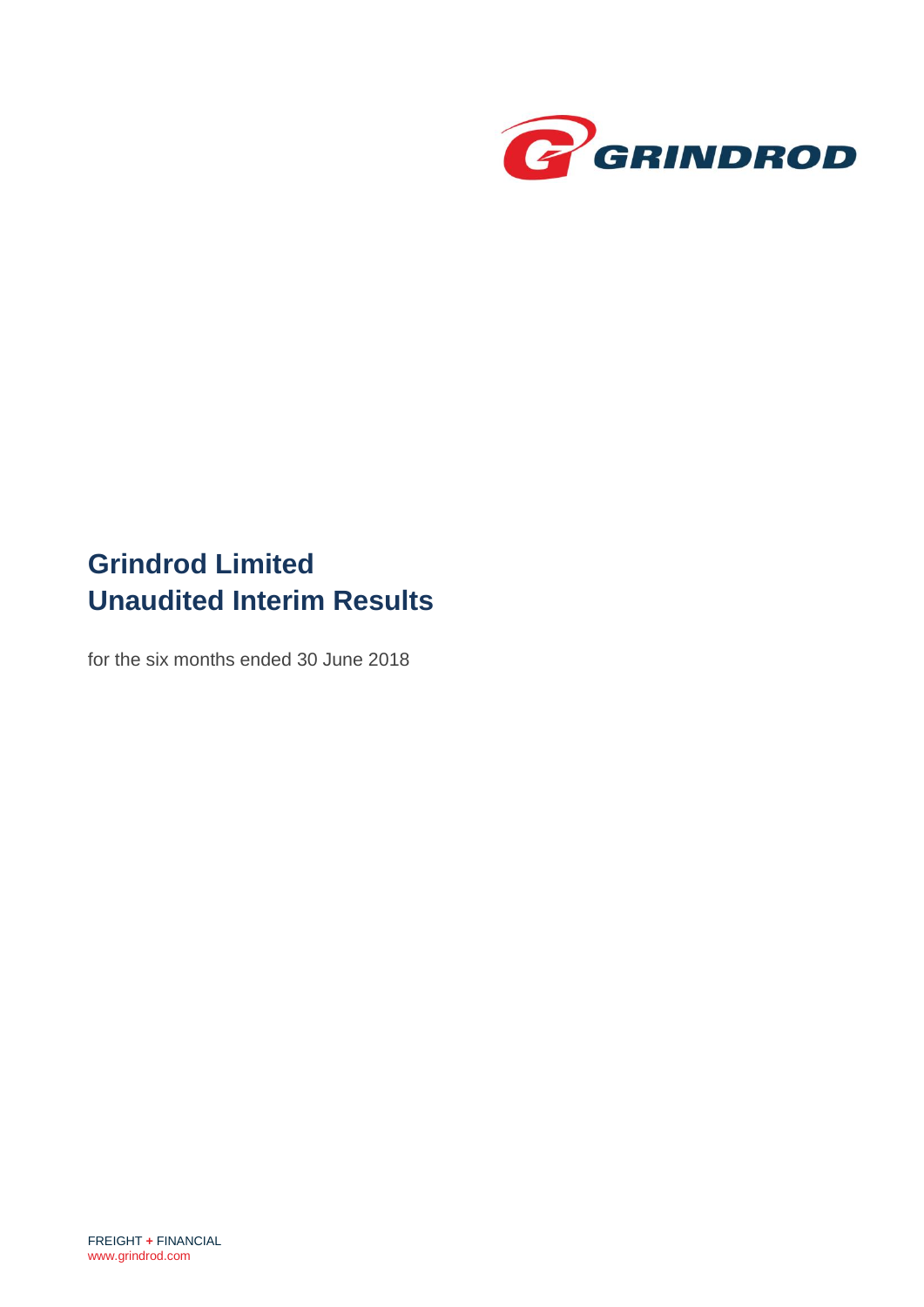P

### **Contents**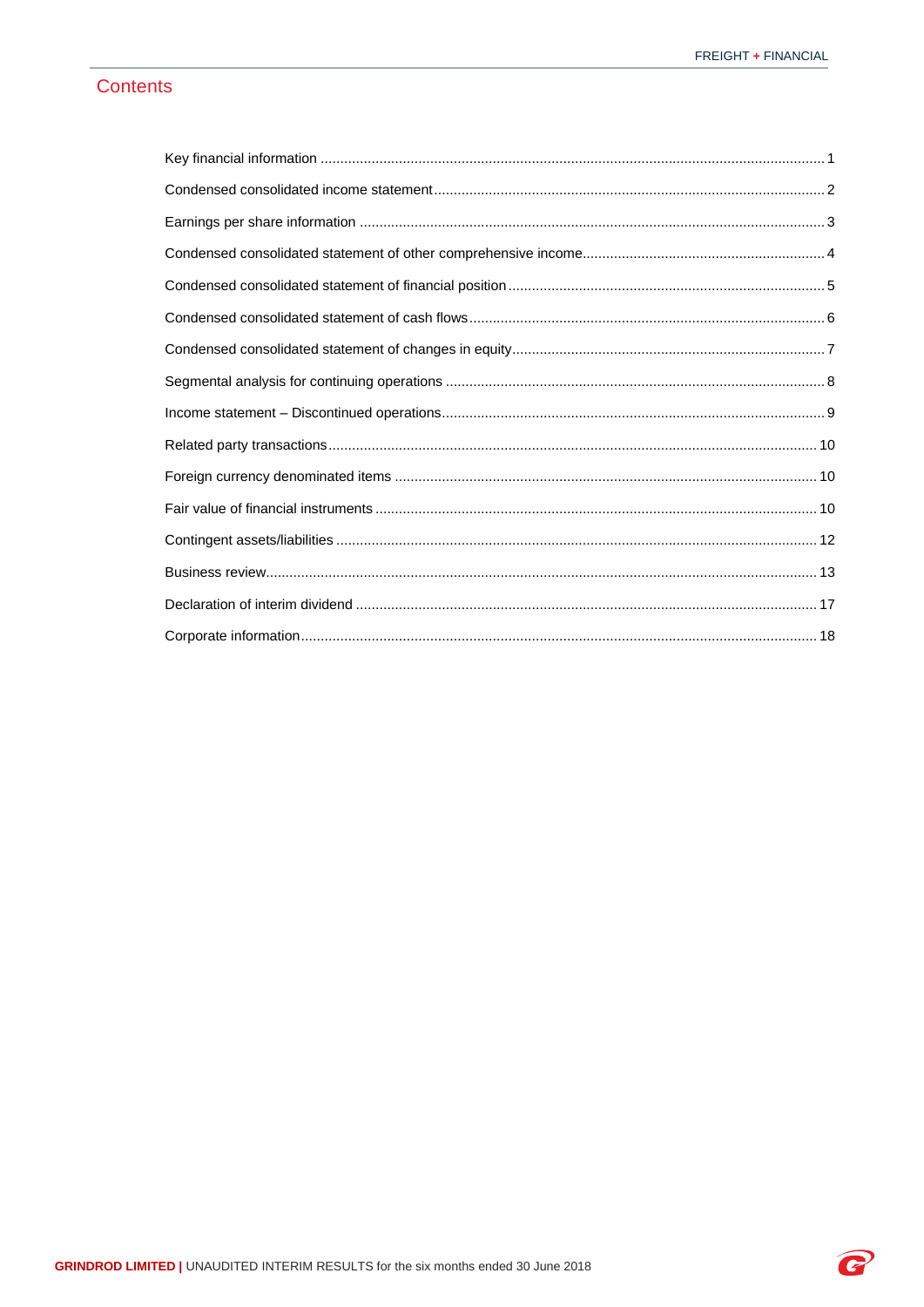### <span id="page-2-0"></span>Key financial information

#### **Performance from continuing operations – Freight Services and Financial Services**

- Revenue inclusive of joint ventures up 5% to R11 051.7 million (H1 2017: R10 515.9 million)
- EBITDA inclusive of joint ventures up 21% to R531.2 million (H1 2017: R437.5 million)
- **Headline earnings R284.8 million (H1 2017: R231.5 million), a 23% improvement on prior year**
- Headline earnings per share 37.8 cents (H1 2017: 30.8 cents)
- Earnings per share 46.7 cents (H1 2017: 45.6 cents)

#### **Performance from discontinued operations**

**Includes release of foreign currency translation gain of R2.8 billion** 

#### **Performance from total operations**

- Earnings per share 317.3 cents (H1 2017 loss per share: 11.5 cents)
- Headline earnings per share 3.8 cents (H1 2017 headline loss per share: 17.2 cents)
- Net asset value per share 1 257 cents (H1 2017: 1 909 cents, inclusive of the Shipping business)
- **Nil gearing (H1 2017: 5%)**
- No interim ordinary dividend declared (H1 2017: no interim ordinary dividend declared)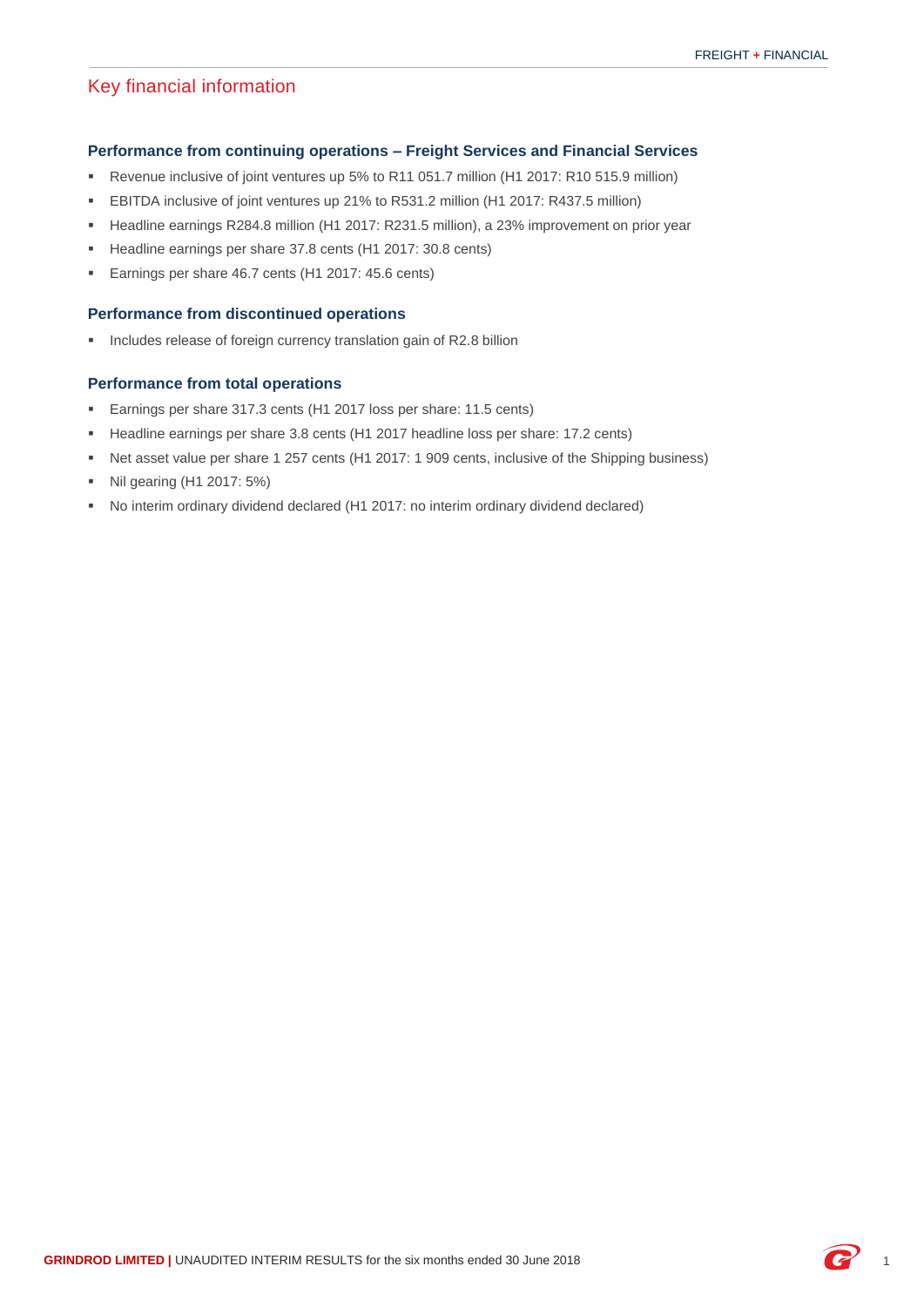### <span id="page-3-0"></span>Condensed consolidated income statement

for the six months ended 30 June 2018

|                                                                      | <b>Unaudited</b><br>30 June<br>2018<br><b>R000</b> | Unaudited<br>30 June<br>2017<br><b>R000</b><br>Re-presented* | Audited<br>31 December<br>2017<br>R000 |
|----------------------------------------------------------------------|----------------------------------------------------|--------------------------------------------------------------|----------------------------------------|
| <b>Continuing operations</b>                                         |                                                    |                                                              |                                        |
| <b>Revenue</b>                                                       | 1 549 842                                          | 1 481 643                                                    | 3 059 422                              |
| Earnings before interest, taxation, depreciation and amortisation    | 249 600                                            | 274 765                                                      | 621 981                                |
| Depreciation and amortisation                                        | (87569)                                            | (95 412)                                                     | (195844)                               |
| Operating profit before interest and taxation                        | 162 031                                            | 179 353                                                      | 426 137                                |
| Non-trading items                                                    | 80 751                                             | 120 473                                                      | 129 272                                |
| Interest received                                                    | 123 244                                            | 103 574                                                      | 264 575                                |
| Interest paid                                                        | (36959)                                            | (46079)                                                      | (97 850)                               |
| Profit before share of joint venture and associate companies' profit | 329 067                                            | 357 321                                                      | 722 134                                |
| Share of joint venture companies' profit after taxation              | 136 656                                            | 58 815                                                       | 111 475                                |
| Share of associate companies' profit after taxation                  | 43 293                                             | 20 793                                                       | 60 481                                 |
| Profit before taxation                                               | 509 016                                            | 436 929                                                      | 894 090                                |
| Taxation                                                             | (120084)                                           | (56926)                                                      | (172937)                               |
| Profit for the period from continuing operations                     | 388 932                                            | 380 003                                                      | 721 153                                |
| <b>Discontinued operations</b>                                       |                                                    |                                                              |                                        |
| Profit/(loss) after taxation from discontinued operations            | 2 036 402                                          | (428820)                                                     | (1 229 023)                            |
| Profit/(loss) for the period                                         | 2 425 334                                          | (48817)                                                      | (507 870)                              |
| Attributable to:                                                     |                                                    |                                                              |                                        |
| Ordinary shareholders                                                | 2 387 767                                          | (86623)                                                      | (582695)                               |
| From continuing operations                                           | 351 346                                            | 342 177                                                      | 646 275                                |
| From discontinued operations                                         | 2 036 421                                          | (428 800)                                                    | (1228970)                              |
| Preference shareholders                                              | 32 680                                             | 33 907                                                       | 67 645                                 |
| Owners of the parent                                                 | 2 420 447                                          | (52716)                                                      | (515050)                               |
| Non-controlling interests                                            | 4887                                               | 3899                                                         | 7 180                                  |
| From continuing operations                                           | 4 9 0 6                                            | 3919                                                         | 7 2 3 3                                |
| From discontinued operations                                         | (19)                                               | (20)                                                         | (53)                                   |
|                                                                      | 2 4 2 5 3 3 4                                      | (48817)                                                      | (507 870)                              |
|                                                                      |                                                    |                                                              |                                        |

\* Re-presented for discontinued operations as detailed in the basis of preparation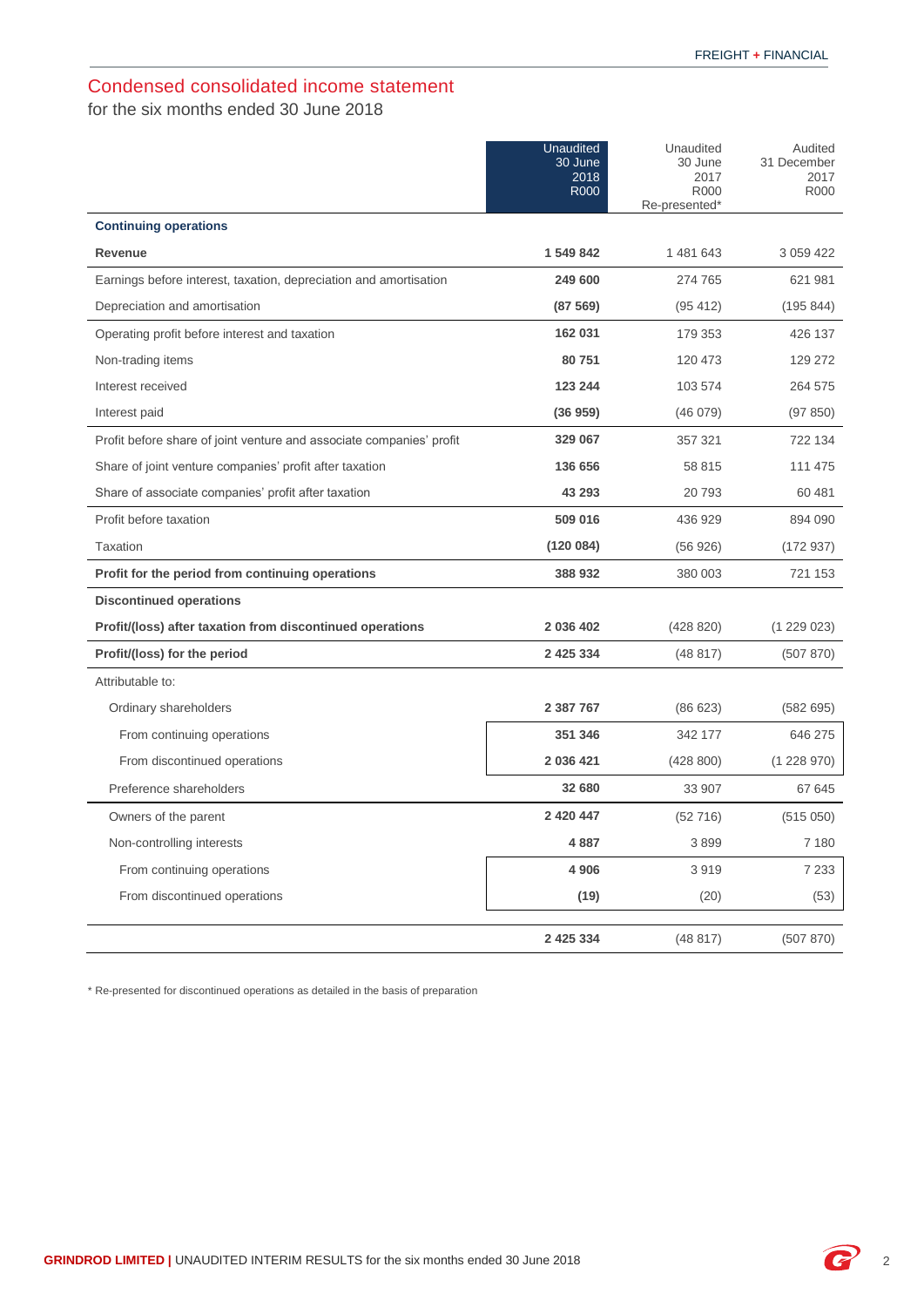### <span id="page-4-0"></span>Earnings per share information

for the six months ended 30 June 2018

|                                                                                      |         | <b>Unaudited</b><br>30 June<br>2018<br><b>R000</b> | Unaudited<br>30 June<br>2017<br>R000<br>Re-presented* | Audited<br>30 December<br>2017<br>R000 |
|--------------------------------------------------------------------------------------|---------|----------------------------------------------------|-------------------------------------------------------|----------------------------------------|
| Reconciliation of headline earnings from continuing operations                       |         |                                                    |                                                       |                                        |
| Profit attributable to ordinary shareholders                                         |         | 351 346                                            | 342 177                                               | 646 275                                |
| Adjusted for:                                                                        |         | (66556)                                            | (110690)                                              | (75, 474)                              |
| Impairment of investments                                                            |         |                                                    | 126 425                                               | 126 479                                |
| Impairment of ships, intangibles, vehicles and equipment                             |         |                                                    |                                                       | 8 5 0 3                                |
| Net profit on disposal of investments                                                |         |                                                    |                                                       | (1 226)                                |
| Net profit on disposal of plant and equipment                                        |         | (81008)                                            | (17)                                                  | (17372)                                |
| Foreign currency translation reserve release                                         |         |                                                    | (246 882)                                             | (245656)                               |
| Joint ventures and associates:                                                       |         |                                                    |                                                       |                                        |
| Net profit on disposal of investments                                                |         | (80)                                               |                                                       |                                        |
| Net loss on disposal of plant and equipment                                          |         | 197                                                | 127                                                   | 121                                    |
| (Reversal of impairment)/impairment of ships, intangibles,<br>vehicles and equipment |         | (1 229)                                            | 7 2 8 1                                               | 16 735                                 |
| (Reversal of impairment)/impairment of investments                                   |         | (2675)                                             | 2 3 7 6                                               | 31 748                                 |
| Impairment of goodwill                                                               |         | 134                                                |                                                       |                                        |
| Total taxation effects of adjustments                                                |         | 18 105                                             |                                                       | 5 1 9 4                                |
| Headline earnings from continuing operations                                         |         | 284790                                             | 231 487                                               | 570 801                                |
|                                                                                      |         |                                                    |                                                       |                                        |
| <b>Ordinary share performance</b>                                                    |         |                                                    |                                                       |                                        |
| Number of shares in issue less treasury shares                                       | (000s)  | 753 084                                            | 751 257                                               | 751 640                                |
| Weighted average number of shares (basic)                                            | (000s)  | 752 504                                            | 751 004                                               | 751 164                                |
| Diluted weighted average number of shares                                            | (000s)  | 758 205                                            | 756 391                                               | 755 810                                |
| Basic earnings/(loss) per share:                                                     | (cents) |                                                    |                                                       |                                        |
| From continuing operations                                                           |         | 46.7                                               | 45.6                                                  | 86.0                                   |
| From discontinued operations                                                         |         | 270.6                                              | (57.1)                                                | (163.6)                                |
| Total                                                                                |         | 317.3                                              | (11.5)                                                | (77.6)                                 |
| Diluted earnings/(loss) per share:                                                   | (cents) |                                                    |                                                       |                                        |
| From continuing operations                                                           |         | 46.3                                               | 45.2                                                  | 85.5                                   |
| From discontinued operations**                                                       |         | 268.6                                              | (57.1)                                                | (163.6)                                |
| Total                                                                                |         | 314.9                                              | (11.9)                                                | (78.1)                                 |
| Headline earnings per share from continuing operations:                              | (cents) |                                                    |                                                       |                                        |
| <b>Basic</b>                                                                         |         | 37.8                                               | 30.8                                                  | 76.0                                   |
| <b>Diluted</b>                                                                       |         | 37.6                                               | 30.6                                                  | 75.5                                   |

\* Re-presented for discontinued operations as detailed in the basis of preparation

\*\* In the prior year diluted loss per share from discontinued operations was calculated on weighted average number of shares due to the anti-dilutive effect of the long-term incentive scheme shares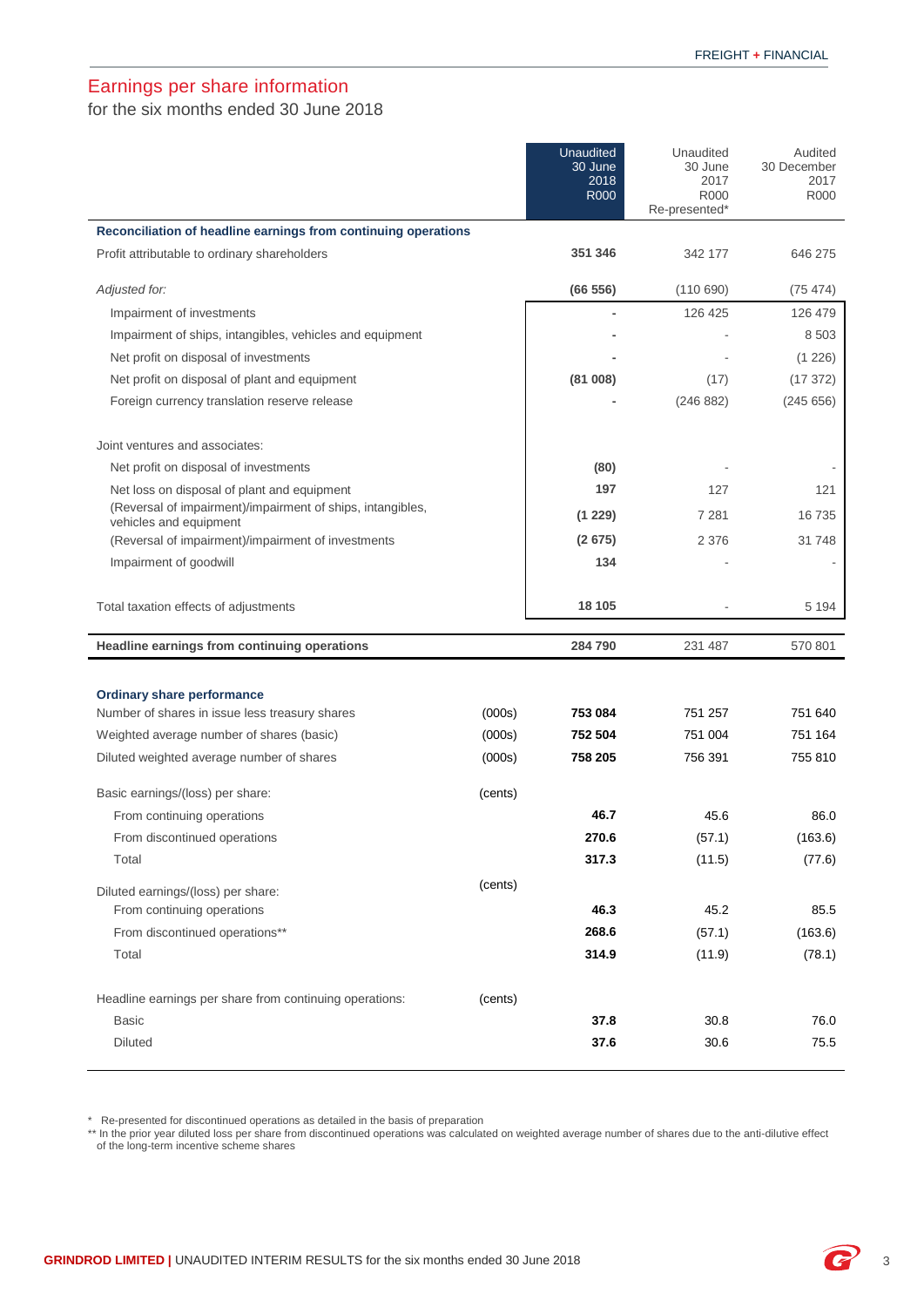### <span id="page-5-0"></span>Condensed consolidated statement of other comprehensive income for the six months ended 30 June 2018

|                                                                    | <b>Unaudited</b><br>30 June<br>2018<br><b>R000</b> | Unaudited<br>30 June<br>2017<br><b>R000</b> | Audited<br>31 December<br>2017<br><b>R000</b> |
|--------------------------------------------------------------------|----------------------------------------------------|---------------------------------------------|-----------------------------------------------|
| Profit/(loss) for the period                                       | 2 4 2 5 3 3 4                                      | (48817)                                     | (507 870)                                     |
| Other comprehensive income/(loss):                                 |                                                    |                                             |                                               |
| Items that may be reclassified subsequently to profit or loss      |                                                    |                                             |                                               |
| Exchange differences on translating foreign operations             | 706 955                                            | (402 012)                                   | (799 595)                                     |
| Net movement in cash flow hedges                                   | 186                                                | 253                                         | 760                                           |
| <b>Business combinations</b>                                       | (2 006)                                            | 943                                         | 1946                                          |
| Items that will not be reclassified subsequently to profit or loss |                                                    |                                             |                                               |
| Actuarial gains                                                    |                                                    |                                             | 7 102                                         |
| Fair value gain/(loss) arising on available-for-sale instruments   | 690                                                |                                             | (1901)                                        |
| Total comprehensive income/(loss) for the year                     | 3 131 159                                          | (449633)                                    | (1299558)                                     |
| Total comprehensive income/(loss) attributable to:                 |                                                    |                                             |                                               |
| Owners of the parent                                               | 3 124 847                                          | (452 535)                                   | (1304522)                                     |
| Non-controlling interest                                           | 6312                                               | 2 9 0 2                                     | 4 9 64                                        |
|                                                                    | 3 131 159                                          | (449633)                                    | (1299558)                                     |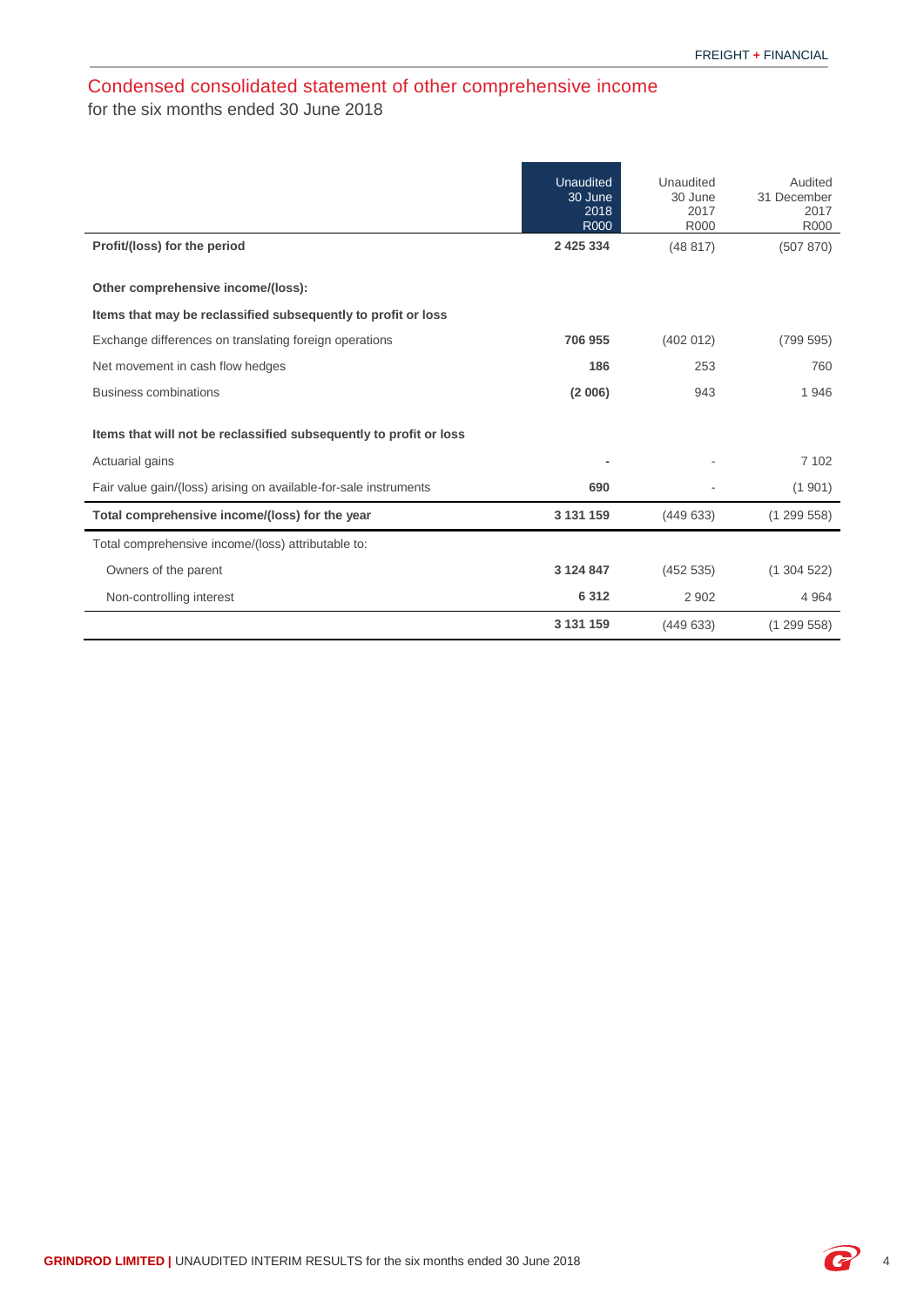### <span id="page-6-0"></span>Condensed consolidated statement of financial position as at 30 June 2018

|                                                               |                 |                          |                 | Unaudited<br>30 June<br>2018<br><b>R000</b> | Unaudited<br>30 June<br>2017<br><b>R000</b> | Audited<br>31 December<br>2017<br><b>R000</b> |
|---------------------------------------------------------------|-----------------|--------------------------|-----------------|---------------------------------------------|---------------------------------------------|-----------------------------------------------|
| Ships, property, terminals, machinery, vehicles and equipment |                 |                          |                 | 1 564 701                                   | 5 072 775                                   | 1 478 003                                     |
| Intangible assets                                             |                 |                          |                 | 706 145                                     | 1 0 3 2 2 5 4                               | 710 909                                       |
| Investments in joint ventures                                 |                 |                          |                 | 2798479                                     | 3 650 865                                   | 2 453 230                                     |
| Investments in associates                                     |                 |                          |                 | 916 509                                     | 917 385                                     | 867 220                                       |
| Deferred taxation                                             |                 |                          |                 | 54 865                                      | 91 253                                      | 59 313                                        |
| Other investments and derivative financial assets             |                 |                          |                 | 2 582 640                                   | 2 2 5 2 3 7 3                               | 2 389 218                                     |
| <b>Total non-current assets</b>                               |                 |                          |                 | 8 623 339                                   | 13 016 905                                  | 7 957 893                                     |
| Loans and advances to bank customers                          |                 |                          |                 | 7 524 148                                   | 6 313 277                                   | 7 149 198                                     |
| Liquid assets and short-term negotiable securities            |                 |                          |                 | 2 209 999                                   | 1 937 342                                   | 1763875                                       |
| Bank balances and cash                                        |                 |                          |                 | 11 105 598                                  | 6 601 649                                   | 8 970 274                                     |
| Other current assets                                          |                 |                          |                 | 2 301 559                                   | 4 200 316                                   | 2 466 331                                     |
| Non-current assets held for sale                              |                 |                          |                 | 253 834                                     | 1 140 866                                   | 6 641 399                                     |
| <b>Total assets</b>                                           |                 |                          |                 | 32 018 477                                  | 33 210 355                                  | 34 948 970                                    |
|                                                               |                 |                          |                 |                                             |                                             |                                               |
| Shareholders' equity                                          |                 |                          |                 | 10 157 816                                  | 15 036 526                                  | 14 152 823                                    |
| Non-controlling interests                                     |                 |                          |                 | 49 881                                      | 48 928                                      | 44 659                                        |
| <b>Total equity</b>                                           |                 |                          |                 | 10 207 697                                  | 15 085 454                                  | 14 197 482                                    |
| Interest-bearing borrowings                                   |                 |                          |                 | 318 571                                     | 1727396                                     | 295 429                                       |
| Financial Services funding instruments                        |                 |                          |                 | 1024678                                     | 1 157 184                                   | 720 137                                       |
| Deferred taxation                                             |                 |                          |                 | 243 548                                     | 265 350                                     | 244 655                                       |
| Other non-current liabilities                                 |                 |                          |                 | 52 691                                      | 113 826                                     | 66 199                                        |
| <b>Total non-current liabilities</b>                          |                 |                          |                 | 1 639 488                                   | 3 263 756                                   | 1 326 420                                     |
| Deposits from bank customers                                  |                 |                          |                 | 17 183 473                                  | 11 239 939                                  | 14 640 363                                    |
| Current interest-bearing borrowings                           |                 |                          |                 | 543 767                                     | 884 745                                     | 349 881                                       |
| <b>Financial Services funding instruments</b>                 |                 |                          |                 | 550 844                                     | 257 971                                     | 738 953                                       |
| <b>Other liabilities</b>                                      |                 |                          |                 | 1 455 462                                   | 1771667                                     | 1 300 360                                     |
| Non-current liabilities associated with assets held for sale  |                 |                          |                 | 437746                                      | 706 823                                     | 2 395 511                                     |
| <b>Total equity and liabilities</b>                           |                 |                          |                 | 32 018 477                                  | 33 210 355                                  | 34 948 970                                    |
|                                                               |                 |                          |                 |                                             |                                             |                                               |
| Net worth per ordinary share $-$ at book value (cents)*       |                 |                          |                 | 1 257                                       | 1 909                                       | 1790                                          |
| Net debt equity ratio                                         |                 |                          |                 | (0.09:1)                                    | 0.05:1                                      | 0.00:1                                        |
| Capital expenditure                                           |                 |                          |                 | 433 327                                     | 181 331                                     | 389 472                                       |
|                                                               |                 |                          |                 |                                             |                                             |                                               |
|                                                               |                 |                          |                 |                                             |                                             |                                               |
|                                                               | 30 June<br>2018 | 30 June<br>2018          | 30 June<br>2017 | 30 June<br>2017                             | 31 December<br>2017                         | 31 December<br>2017                           |
|                                                               | <b>R000</b>     | <b>US\$000</b>           | R000            | US\$000                                     | R000                                        | US\$000                                       |
| Capital commitments                                           | 143 345         | 7769                     | 192 406         | 23 358                                      | 29 000                                      | 19 000                                        |
| Authorised by directors and<br>contracted for                 | 30 685          |                          | 26 749          | 10787                                       | 29 000                                      | 19 000                                        |
| Due within one year                                           | 30 685          | $\overline{\phantom{0}}$ | 22749           | 6 2 1 0                                     | 29 000                                      | 19 000                                        |
| Due thereafter                                                |                 |                          | 4 0 0 0         | 4577                                        |                                             |                                               |
| Authorised by directors not yet<br>contracted for             | 112 660         | 7769                     | 165 657         | 12 571                                      |                                             |                                               |

\* June 2018 excludes the Shipping business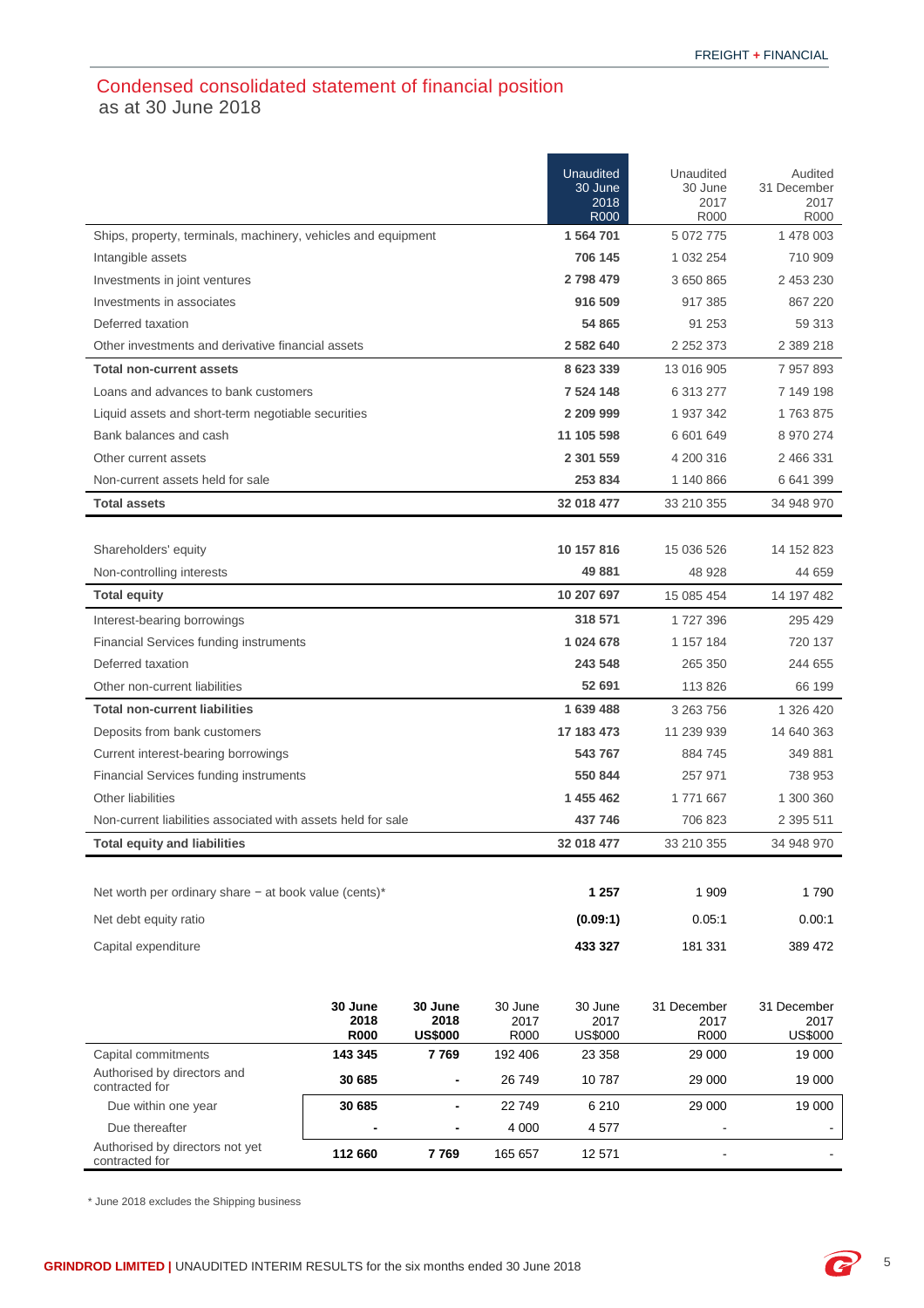## <span id="page-7-0"></span>Condensed consolidated statement of cash flows

for the six months ended 30 June 2018

|                                                                                                                | <b>Unaudited</b><br>30 June | Unaudited<br>30 June         | Audited<br>31 December |
|----------------------------------------------------------------------------------------------------------------|-----------------------------|------------------------------|------------------------|
|                                                                                                                | 2018                        | 2017                         | 2017                   |
|                                                                                                                | <b>R000</b>                 | <b>R000</b><br>Re-presented* | <b>R000</b>            |
| Operating profit from continuing operations                                                                    | 162 031                     | 179 353                      | 426 142                |
| Operating loss from discontinued operations                                                                    | (257 189)                   | (271806)                     | (825 287)              |
| Non-cash adjustments                                                                                           | 157 378                     | 322 231                      | 860 797                |
| Operating profit before working capital changes                                                                | 62 2 2 0                    | 229 778                      | 461 652                |
| Working capital changes                                                                                        | (166 704)                   | (228164)                     | 97 566                 |
| Cash (utilised in)/generated from operations**                                                                 | (104484)                    | 1614                         | 559 218                |
| Net interest received/(paid)                                                                                   | 20 478                      | (9675)                       | 38 335                 |
| Net dividends (paid)/received                                                                                  | (29 350)                    | 59 360                       | 55 570                 |
| <b>Taxation paid</b>                                                                                           | (73 785)                    | (45835)                      | (169616)               |
|                                                                                                                | (187141)                    | 5 4 6 4                      | 483 507                |
| Net deposits from/(advances to) customers and other<br>short-term negotiables                                  | 1716281                     | (2 965 021)                  | (227051)               |
| Deposits - Retail Banking                                                                                      | 2 081 492                   | (2900263)                    | 120 876                |
| Other                                                                                                          | (365 211)                   | (64758)                      | (347927)               |
|                                                                                                                |                             |                              |                        |
| Net cash flows generated from/(utilised in) operating activities before<br>ships sales and purchases           | 1 529 140                   | (2959557)                    | 256 456                |
| Proceeds on disposal of ships                                                                                  |                             |                              | 238 097                |
| Capital expenditure on ships                                                                                   | (242 244)                   | (21911)                      | (69753)                |
| Net cash flows generated from/(utilised in) operating activities                                               | 1 286 896                   | (2981468)                    | 424 800                |
| Acquisition of other investments, property, terminals, machinery,<br>vehicles and equipment                    | (208481)                    | (326943)                     | (368457)               |
| Net (outflow)/proceeds from disposal of property, terminals, machinery,<br>vehicles, equipment and investments | (461301)                    | 15 356                       | 169 900                |
| Intangible assets acquired                                                                                     | (44)                        | (435)                        | (4110)                 |
| Proceeds from disposal of intangible assets                                                                    | 353                         | 88                           | 7948                   |
| Funds advanced from/(to) joint ventures and associate companies                                                | 261 707                     | (11618)                      | (22144)                |
| Acquisition of additional investments in subsidiaries, joint ventures and<br>associates                        | (406)                       | (53 849)                     | (82448)                |
| Net cash flows utilised in investing activities                                                                | (408172)                    | (377 401)                    | (299311)               |
| Acquisition of treasury shares                                                                                 |                             | (1386)                       | (1386)                 |
| Long-term interest-bearing debt raised                                                                         | 1 353 906                   | 1 166 179                    | 1 277 549              |
| Payment of capital portion of long-term interest-bearing debt                                                  | (1053837)                   | (576675)                     | (1030371)              |
| Short-term interest-bearing debt raised                                                                        | 93                          |                              |                        |
| Net cash flows generated from financing activities                                                             | 300 162                     | 588 118                      | 245 792                |
| Net increase/(decrease) in cash and cash equivalents                                                           | 1 178 886                   | (2770751)                    | 371 281                |
| Cash and cash equivalents at beginning of the period                                                           | 9 558 382                   | 9 294 457                    | 9 2 9 4 4 5 7          |
| Difference arising on translation                                                                              | 125 319                     | (47928)                      | (107 356)              |
| Cash and cash equivalents at end of the period                                                                 | 10 862 587                  | 6 475 778                    | 9 558 382              |

\* Re-presented for discontinued operations as detailed in the basis of preparation

\*\* June 2017: Included in "Cash generated from operations" is cash utilised of R244.4 million relating to the Rail businesses held for sale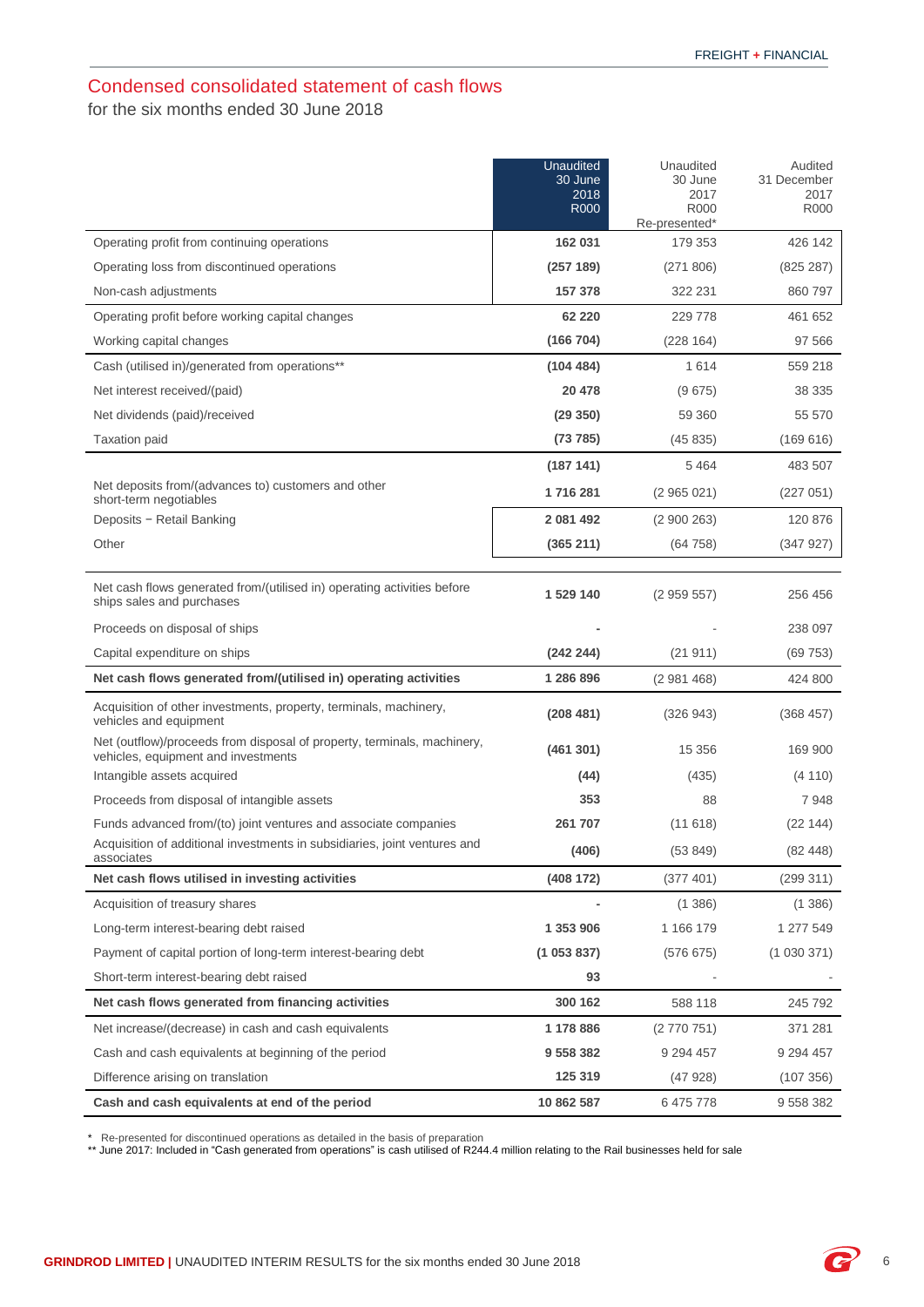### <span id="page-8-0"></span>Condensed consolidated statement of changes in equity for the six months ended 30 June 2018

|                                                                     | Unaudited<br>30 June<br>2018<br><b>R000</b> | Unaudited<br>30 June<br>2017<br><b>R000</b> | Audited<br>31 December<br>2017<br>R000 |
|---------------------------------------------------------------------|---------------------------------------------|---------------------------------------------|----------------------------------------|
| Share capital and share premium                                     | 4 430 048                                   | 5 985 504                                   | 5 992 754                              |
| Balance at beginning of the period                                  | 5 992 754                                   | 5 971 719                                   | 5 971 719                              |
| Share options vested                                                | 21 656                                      | 15 171                                      | 22 421                                 |
| Return of share capital                                             | (1584362)                                   |                                             |                                        |
| Treasury shares acquired                                            |                                             | (1, 386)                                    | (1386)                                 |
| Preference share capital                                            | $\overline{2}$                              | 2                                           | 2                                      |
| Balance at beginning of the period                                  | $\overline{2}$                              | $\overline{2}$                              | 2                                      |
| <b>Equity compensation reserve</b>                                  | 51 928                                      | 58 854                                      | 58 364                                 |
| Balance at beginning of the period                                  | 58 364                                      | 68 513                                      | 68 513                                 |
| Share-based payments                                                | 16 968                                      | 5512                                        | 12 272                                 |
| Share options vested                                                | (21656)                                     | (15171)                                     | (22 421)                               |
| Balance disposed on Shipping exit                                   | (1748)                                      |                                             |                                        |
| Foreign currency translation reserve                                | 1 380 362                                   | 3 906 383                                   | 3 505 281                              |
| Balance at beginning of the period                                  | 3 505 281                                   | 4 546 313                                   | 4 546 313                              |
| Foreign currency translation realised                               | (2830449)                                   | (238915)                                    | (243653)                               |
| Foreign currency translation adjustments                            | 705 530                                     | (401 015)                                   | (797 379)                              |
| Other non-distributable statutory reserves                          | (42664)                                     | (45076)                                     | (43566)                                |
| Balance at beginning of the period                                  | (43566)                                     | (51 592)                                    | (51 592)                               |
| Financial instrument hedge settlement                               | 186                                         | 864                                         | 3 0 0 5                                |
| Foreign currency translation adjustments                            | (382)                                       | 1 0 4 0                                     | 2 0 3 5                                |
| Fair value adjustment on hedging reserve                            | 14 068                                      | (708)                                       | (202)                                  |
| Deferred tax effect on cash flow hedge                              |                                             |                                             | (2 132)                                |
| Net business combination acquisition                                |                                             | 5 3 2 0                                     | 5 3 2 0                                |
| Balance disposed on Shipping exit                                   | (12970)                                     |                                             |                                        |
| <b>Accumulated profit</b>                                           | 4 338 140                                   | 5 130 859                                   | 4 639 988                              |
| Balance at beginning of the period                                  | 4 639 988                                   | 5 217 482                                   | 5 217 482                              |
| Transitional provision - implementation of IFRS 9 and IFRS 15       | (33 217)                                    |                                             |                                        |
| Fair value gain arising on available-for-sale financial instruments | 690                                         |                                             | (1901)                                 |
| Actuarial gains recognised                                          |                                             |                                             | 7 102                                  |
| Profit/(loss) for the period                                        | 2 4 2 0 4 4 7                               | (52716)                                     | (515050)                               |
| Ordinary dividends paid*                                            | (2657088)                                   |                                             |                                        |
| Preference dividends paid                                           | (32680)                                     | (33907)                                     | (67645)                                |
| Total interest of shareholders of the company                       | 10 157 816                                  | 15 036 526                                  | 14 152 823                             |
| Equity attributable to non-controlling interests of the company     | 49 881                                      | 48 928                                      | 44 659                                 |
| Balance at beginning of the period                                  | 44 659                                      | 48 919                                      | 48 919                                 |
| Foreign currency translation adjustments                            | 1 4 2 5                                     | (997)                                       | (2 216)                                |
| Non-controlling interest disposed                                   |                                             | 244                                         | 244                                    |
| Profit for the period                                               | 4 8 8 7                                     | 3899                                        | 7 180                                  |
| Dividends paid                                                      | (1 090)                                     | (3137)                                      | (9468)                                 |
| Total equity attributable to all shareholders of the company        | 10 207 697                                  | 15 085 454                                  | 14 197 482                             |

**\*** Ordinary dividends relate to the Shipping spin-off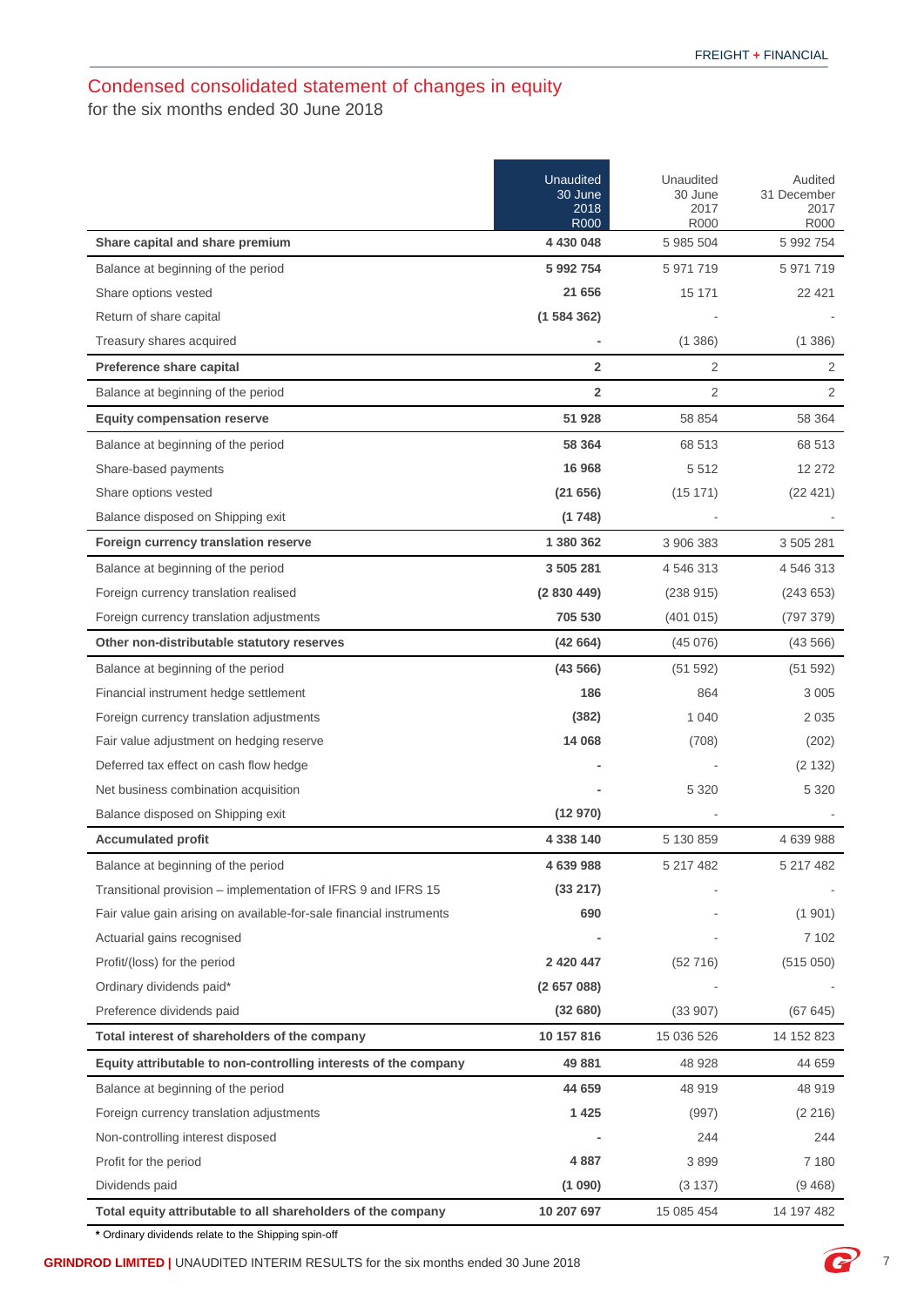## <span id="page-9-0"></span>Segmental analysis for continuing operations

for the six months ended 30 June 2018

|                                                                             | <b>Unaudited</b><br>30 June<br>2018<br><b>R000</b> | Unaudited<br>30 June<br>2017<br><b>R000</b><br>Re-presented* | Audited<br>31 December<br>2017<br>R000 |
|-----------------------------------------------------------------------------|----------------------------------------------------|--------------------------------------------------------------|----------------------------------------|
| Revenue                                                                     |                                                    |                                                              |                                        |
| Port and Terminals                                                          | 411 598                                            | 421 159                                                      | 874 607                                |
| Logistics                                                                   | 1 246 062                                          | 1 139 247                                                    | 2 336 408                              |
| <b>Financial Services</b>                                                   | 233 441                                            | 224 993                                                      | 467 039                                |
| Marine Fuel and Agricultural Logistics                                      | 9 122 391                                          | 8720011                                                      | 17 585 797                             |
| Group                                                                       | 38 188                                             | 10 490                                                       | 12 045                                 |
|                                                                             | 11 051 680                                         | 10 515 900                                                   | 21 275 896                             |
| Segmental adjustments**                                                     | (9501838)                                          | (9034257)                                                    | (18216474)                             |
|                                                                             | 1 549 842                                          | 1 481 643                                                    | 3 0 59 4 22                            |
| Earnings/(loss) before interest, taxation, depreciation and<br>amortisation |                                                    |                                                              |                                        |
| Port and Terminals                                                          | 113820                                             | 152 176                                                      | 309 247                                |
| Logistics                                                                   | 250 077                                            | 120 620                                                      | 339 738                                |
| <b>Financial Services</b>                                                   | 197 486                                            | 164 302                                                      | 362 952                                |
| Marine Fuel and Agricultural Logistics                                      | 29 1 29                                            | 28 4 98                                                      | 65 061                                 |
| Group                                                                       | (59325)                                            | (28099)                                                      | (123 392)                              |
|                                                                             | 531 187                                            | 437 497                                                      | 953 606                                |
| Segmental adjustments**                                                     | (281 587)                                          | (162 732)                                                    | (331625)                               |
|                                                                             | 249 600                                            | 274 765                                                      | 621 981                                |
| Operating profit/(loss) before interest and taxation                        |                                                    |                                                              |                                        |
| Port and Terminals                                                          | 61 630                                             | 99 192                                                       | 204 313                                |
| Logistics                                                                   | 159 549                                            | 36 273                                                       | 165 275                                |
| <b>Financial Services</b>                                                   | 194 821                                            | 161 594                                                      | 357 707                                |
| Marine Fuel and Agricultural Logistics                                      | 24 434                                             | 23 903                                                       | 50 740                                 |
| Group                                                                       | (59 326)                                           | (25 526)                                                     | (124525)                               |
|                                                                             | 381 108                                            | 295 436                                                      | 653 510                                |
| Segmental adjustments**                                                     | (219077)                                           | (116083)                                                     | (227 373)                              |
|                                                                             | 162 031                                            | 179 353                                                      | 426 137                                |
| Share of associate companies' profit/(loss) after taxation                  |                                                    |                                                              |                                        |
| Port and Terminals                                                          | 27 434                                             | 27 288                                                       | 54 077                                 |
| Logistics                                                                   | 294                                                | (5129)                                                       | (10130)                                |
| Marine Fuel and Agricultural Logistics                                      | 39 45 6                                            | 20 395                                                       | 55 093                                 |
|                                                                             | 67 184                                             | 42 5 54                                                      | 99 040                                 |
| Segmental adjustments**                                                     | (23891)                                            | (21761)                                                      | (38 559)                               |
|                                                                             | 43 293                                             | 20793                                                        | 60 481                                 |
| Profit/(loss) attributable to ordinary shareholders                         |                                                    |                                                              |                                        |
| Port and Terminals                                                          | 91 691                                             | 114 427                                                      | 182 137                                |
| Logistics                                                                   | 133 414                                            | 173 546                                                      | 221 809                                |
| <b>Financial Services</b>                                                   | 104 233                                            | 80 256                                                       | 188 958                                |
| Marine Fuel and Agricultural Logistics                                      | 45 513                                             | 16 801                                                       | 57 777                                 |
| Group                                                                       | (23 505)                                           | (42853)                                                      | 23 0 32                                |
| Segmental adjustments**                                                     | 351 346                                            | 342 177                                                      | 673 713<br>(27 438)                    |
|                                                                             | 351 346                                            | 342 177                                                      | 646 275                                |
|                                                                             |                                                    |                                                              |                                        |

\* Re-presented for discontinued operations as detailed in the basis of preparation

\*\*Joint venture earnings are reviewed together with subsidiaries by the key decision-makers. Segmental adjustments relate to joint ventures and are necessary to reconcile to IFRS presentation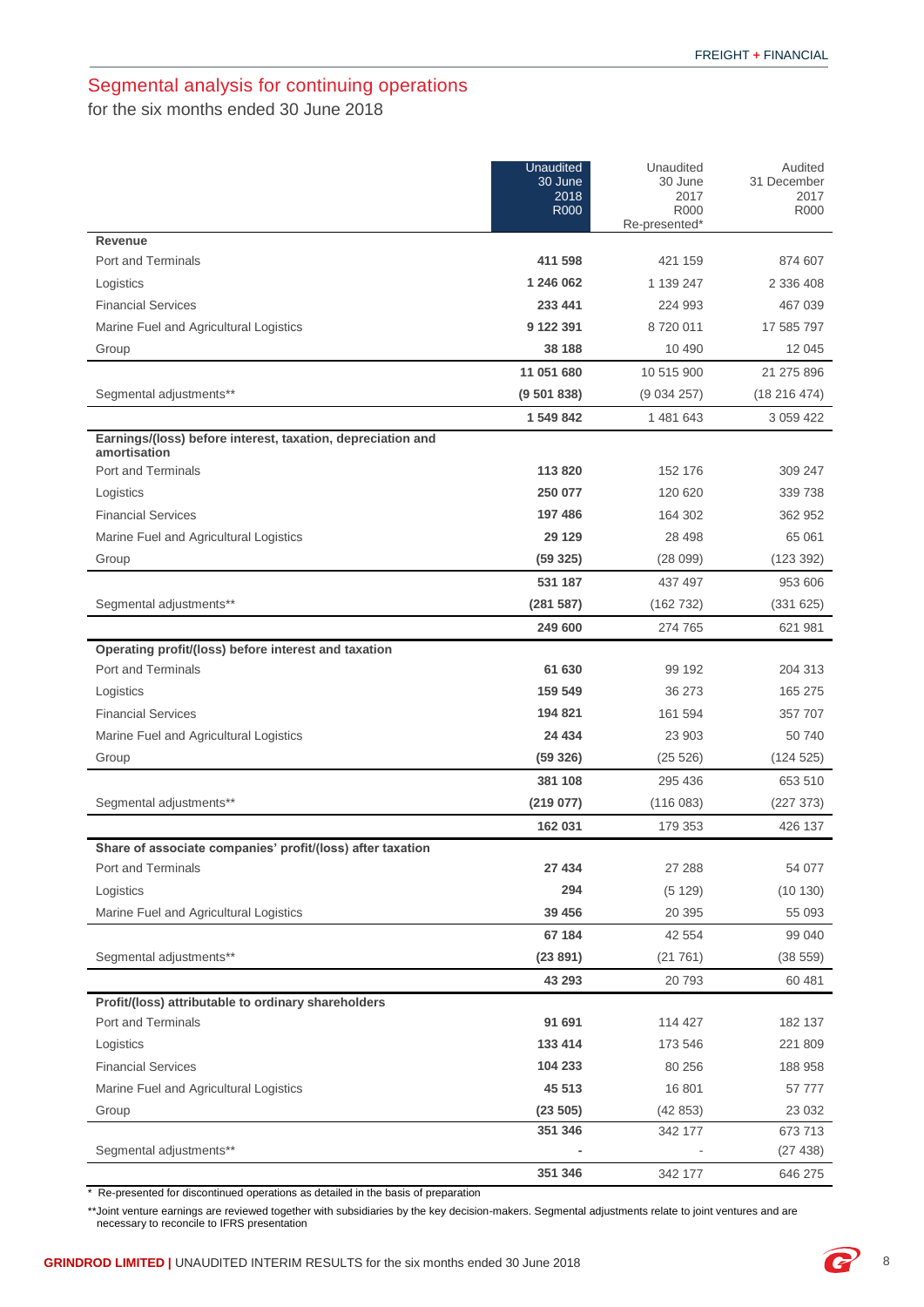### <span id="page-10-0"></span>Income statement – Discontinued operations for the six months ended 30 June 2018

|                                                                | <b>Unaudited</b><br>30 June | Unaudited<br>30 June | Audited<br>31 December |
|----------------------------------------------------------------|-----------------------------|----------------------|------------------------|
|                                                                | 2018<br><b>R000</b>         | 2017<br>R000         | 2017<br><b>R000</b>    |
|                                                                |                             | Re-presented*        |                        |
| <b>Revenue</b>                                                 | 1 954 635                   | 2 624 103            | 5 432 486              |
| Loss before interest, taxation, depreciation and amortisation  | (257 189)                   | (126310)             | (606 721)              |
| Shipping                                                       | (161 487)                   | 50 745               | 25 309                 |
| Rail                                                           | (95702)                     | (177055)             | (632 030)              |
| Depreciation and amortisation                                  |                             | (145496)             | (218564)               |
| Shipping                                                       |                             | (13444)              | (204 450)              |
| Rail                                                           |                             | (11052)              | (14 114)               |
| Operating loss before interest and taxation                    | (257 189)                   | (271806)             | (825 285)              |
| Non-trading items                                              | 2 304 691                   | (68435)              | (587 770)              |
| Gain on re-measurement of fair value less costs to sell        |                             |                      | 483 180                |
| Interest received                                              | 25 5 29                     | 9980                 | 71 646                 |
| Interest paid                                                  | (46 475)                    | (64 182)             | (117382)               |
| Profit/(loss) before share of joint venture companies' loss    | 2 026 556                   | (394 443)            | (975611)               |
| Share of joint venture companies' profit/(loss) after taxation | 30 338                      | (8964)               | (162 356)              |
| Profit/(loss) before taxation                                  | 2 056 894                   | (403 407)            | (1137967)              |
| Taxation                                                       | (20 492)                    | (25 413)             | (91056)                |
| Profit/(loss) for the period                                   | 2 036 402                   | (428 820)            | (1229023)              |
| Attributable to:                                               |                             |                      |                        |
| Owners of the parent                                           | 2 036 421                   | (428 800)            | (1228970)              |
| Non-controlling interests                                      | (19)                        | (20)                 | (53)                   |
|                                                                | 2 036 402                   | (428 820)            | (1229023)              |

\* Re-presented for discontinued operations as detailed in the basis of preparation

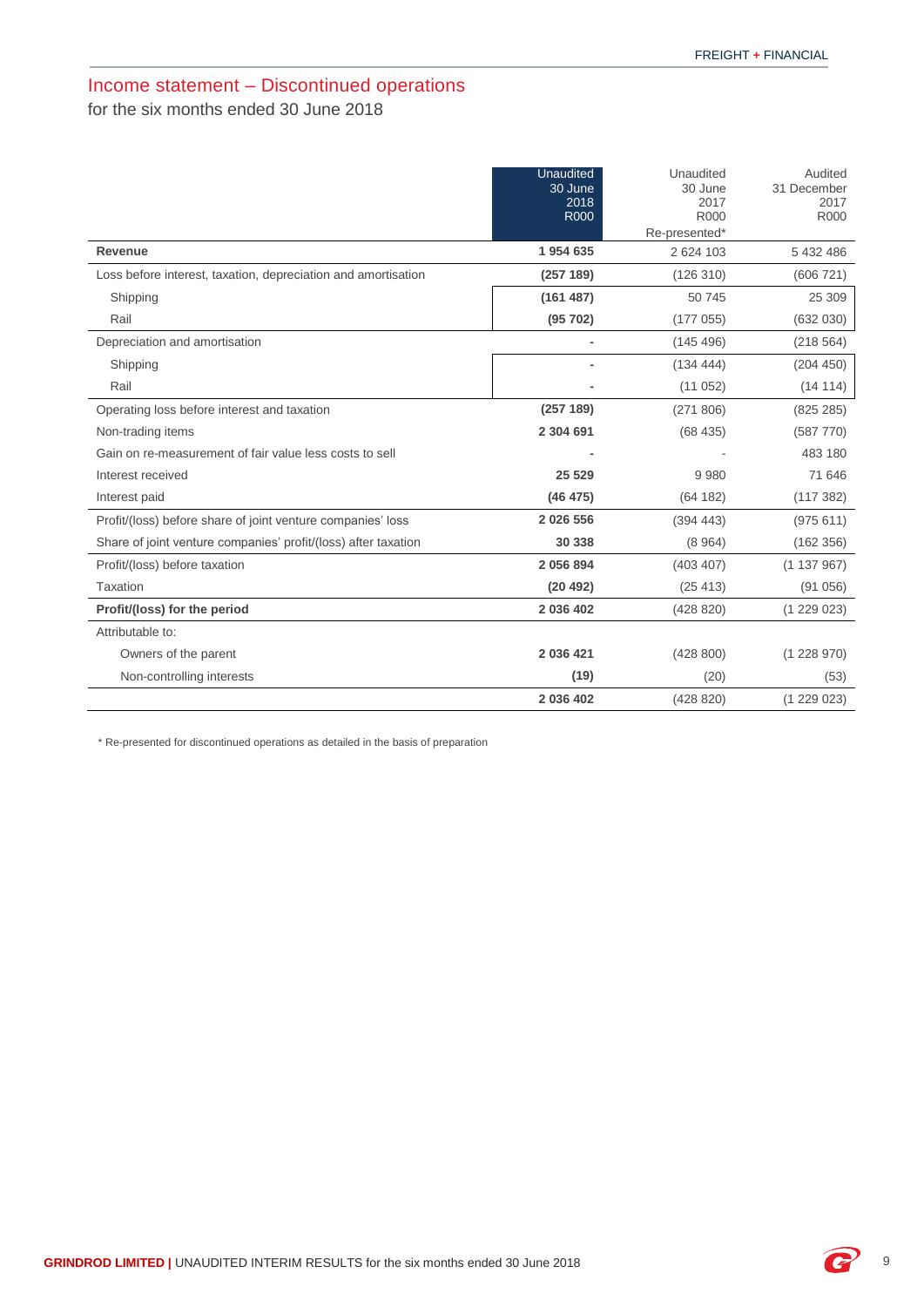### <span id="page-11-0"></span>Related party transactions

#### for the six months ended 30 June 2018

During each period, the group, in the ordinary course of business, enters into various transactions with related parties. Parties are considered to be related if one party has the ability to control or exercise significant influence over the other party in making financial and operating decisions. These transactions occurred under terms that are no more or less favourable than those arranged with third parties.

Below is a list of significant related party transactions and balances for each year:

|                                    | Nature of<br>relationship        | Unaudited<br>30 June<br>2018<br><b>R000</b> | Unaudited<br>30 June<br>2017<br>R000 | Audited<br>31 December<br>2017<br>R000 |
|------------------------------------|----------------------------------|---------------------------------------------|--------------------------------------|----------------------------------------|
| Goods and services sold to         |                                  |                                             |                                      |                                        |
| Vitol Shipping Singapore Pte Ltd   | Joint venture                    | 54 073                                      | 66 176                               | 111 163                                |
| Goods and services purchased from  |                                  |                                             |                                      |                                        |
| Cockett Marine Oil Pte Ltd         | Joint venture                    | (268797)                                    | (338 288)                            | (702945)                               |
| Amounts due from related party     |                                  |                                             |                                      |                                        |
| Terminal De Carvo da Matola Ltda   | Joint venture                    | 75 721                                      | 344 305                              | 313 132                                |
| Cockett Marine Oil Pte Ltd         | Joint venture                    | 438 830                                     | 623 504                              | 420 203                                |
| <b>GPR Leasing Africa</b>          | Joint venture                    | 168 316                                     | 168 970                              | 146 896                                |
| Newshelf 1279 (Pty) Ltd            | Influence holder of the<br>group | 579 963                                     | 492 855                              | 548 954                                |
| <b>IVS Bulk Pte Ltd</b>            | Joint venture                    | ٠                                           | 262 219                              | 283 632                                |
| Directors (directly or indirectly) | Directors and key officers       | 173 222                                     | 171 278                              | 178 842                                |

### Foreign currency denominated items

### as at 30 June 2018

| Exchange rates (ZAR/US\$) | Unaudited<br>30 June<br>2018<br>R000 | Unaudited<br>30 June<br>2017<br>R000 | Audited<br>31 December<br>2017<br><b>R000</b> |
|---------------------------|--------------------------------------|--------------------------------------|-----------------------------------------------|
| Opening exchange rate     | 12.39                                | 13.69                                | 13.69                                         |
| Closing exchange rate     | 13.73                                | 13.06                                | 12.39                                         |
| Average exchange rate     | 12.31                                | 13.32                                | 13.36                                         |

### <span id="page-11-1"></span>Fair value of financial instruments

### as at 30 June 2018

The following table provides an analysis of financial instruments that are measured subsequent to initial recognition at fair value, grouped into Levels 1 to 3 based on the degree to which the fair value is observable:

- **Level 1** Quoted prices (unadjusted) in active markets for identical assets or liabilities.
- Level 2 Inputs other than quoted prices included within Level 1 that are observable for the asset or liability, either directly (i.e. as prices) or indirectly (i.e. derived from prices).
- Level 3 Inputs for the asset or liability that are not based on observable market data (unobservable inputs).

Levels 2 and 3 fair values were determined by applying either a combination of, or one of the following, valuation techniques:

- Market-related interest rate yield curves to discount expected future cash flows; and/or
- Projected unit method; and/or
- Market value; and/or
- The net asset value of the underlying investments; and/or
- A price earnings multiple or a discounted projected income/present value approach.

The fair value measurement for income approach valuation is based on significant inputs that are not observable in the market. Key inputs used in the valuation include discount rates and future profit assumptions based on historical performance but adjusted for expected growth. Management reassesses the earnings or yield multiples at least annually based on their assessment of the macro- and micro-economic environments.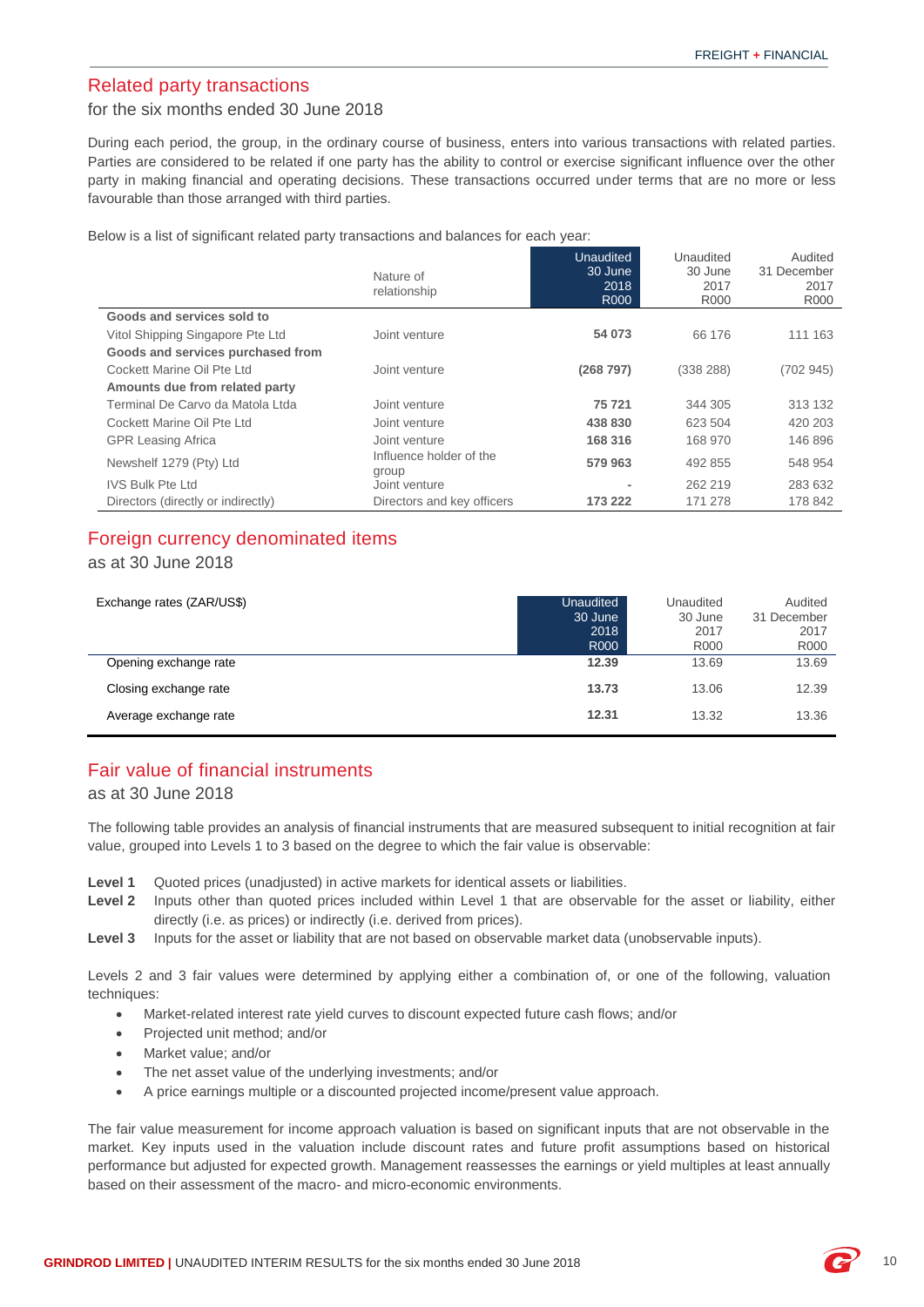|                                                                     | <b>Unaudited</b><br>30 June<br>2018<br><b>R000</b><br>Level 1 | <b>Unaudited</b><br>30 June<br>2018<br><b>R000</b><br>Level <sub>2</sub> | Unaudited<br>30 June<br>2018<br><b>R000</b><br>Level 3 | Unaudited<br>30 June<br>2018<br><b>R000</b><br>Total |
|---------------------------------------------------------------------|---------------------------------------------------------------|--------------------------------------------------------------------------|--------------------------------------------------------|------------------------------------------------------|
| <b>Financial assets</b>                                             |                                                               |                                                                          |                                                        |                                                      |
| Derivative financial assets                                         | -                                                             |                                                                          |                                                        |                                                      |
| Financial assets designated at fair value through<br>profit or loss | 34 378                                                        | 881 098                                                                  | 1 541 799                                              | 2 457 276                                            |
| Total                                                               | 34 378                                                        | 881 098                                                                  | 1 541 799                                              | 2 457 276                                            |
| <b>Financial liabilities</b>                                        |                                                               |                                                                          |                                                        |                                                      |
| Derivative financial instruments                                    |                                                               | (7140)                                                                   |                                                        | (7140)                                               |
| Other liabilities*                                                  |                                                               | (91816)                                                                  |                                                        | (91 816)                                             |
| Total                                                               |                                                               | (98956)                                                                  | -                                                      | (98956)                                              |
|                                                                     |                                                               |                                                                          |                                                        |                                                      |

|                                                   | Unaudited | Unaudited   | Unaudited   | Unaudited    |
|---------------------------------------------------|-----------|-------------|-------------|--------------|
|                                                   | 30 June   | 30 June     | 30 June     | 30 June      |
|                                                   | 2017      | 2017        | 2017        | 2017         |
|                                                   | R000      | <b>R000</b> | <b>R000</b> | R000         |
|                                                   | Level 1   | Level 2     | Level 3     | <b>Total</b> |
| <b>Financial assets</b>                           |           |             |             |              |
| Derivative financial assets                       |           | 1 1 5 8     |             | 1 1 5 8      |
| Financial assets designated at fair value through |           |             |             |              |
| profit or loss                                    |           | 638 541     | 1 337 171   | 1 975 712    |
| <b>Total</b>                                      |           | 639 699     | 1 337 171   | 1976870      |
| <b>Financial liabilities</b>                      |           |             |             |              |
| Derivative financial instruments                  |           | (17788)     |             | (17788)      |
| Other liabilities*                                |           | (104391)    |             | (104391)     |
| <b>Total</b>                                      |           | (122 179)   |             | (122 179)    |

|                                                                     | Audited<br>31 December<br>2017<br><b>R000</b> | Audited<br>31 December<br>2017<br>R000 | Audited<br>31 December<br>2017<br>R000 | Audited<br>31 December<br>2017<br><b>R000</b> |
|---------------------------------------------------------------------|-----------------------------------------------|----------------------------------------|----------------------------------------|-----------------------------------------------|
|                                                                     | Level 1                                       | Level 2                                | Level 3                                | Total                                         |
| <b>Financial assets</b>                                             |                                               |                                        |                                        |                                               |
| Derivative financial assets                                         |                                               | 1617                                   |                                        | 1617                                          |
| Financial assets designated at fair value through<br>profit or loss |                                               | 811 417                                | 1 426 302                              | 2 2 3 7 1 9                                   |
| Total                                                               |                                               | 813 034                                | 1 426 302                              | 2 2 3 3 3 3 6                                 |
| <b>Financial liabilities</b>                                        |                                               |                                        |                                        |                                               |
| Derivative financial instruments                                    |                                               | (20744)                                |                                        | (20744)                                       |
| Other liabilities*                                                  |                                               | (92 132)                               |                                        | (92 132)                                      |
| Total                                                               |                                               | (112 876)                              |                                        | (112 876)                                     |

\* Other liabilities include provisions for post-retirement medical aid and cash-settled share-based payment scheme

Fair value gains recognised in the condensed consolidated income statement and condensed consolidated statement of other comprehensive income for Level 3 financial instruments were R97.7 million (June 2017: R41.4 million).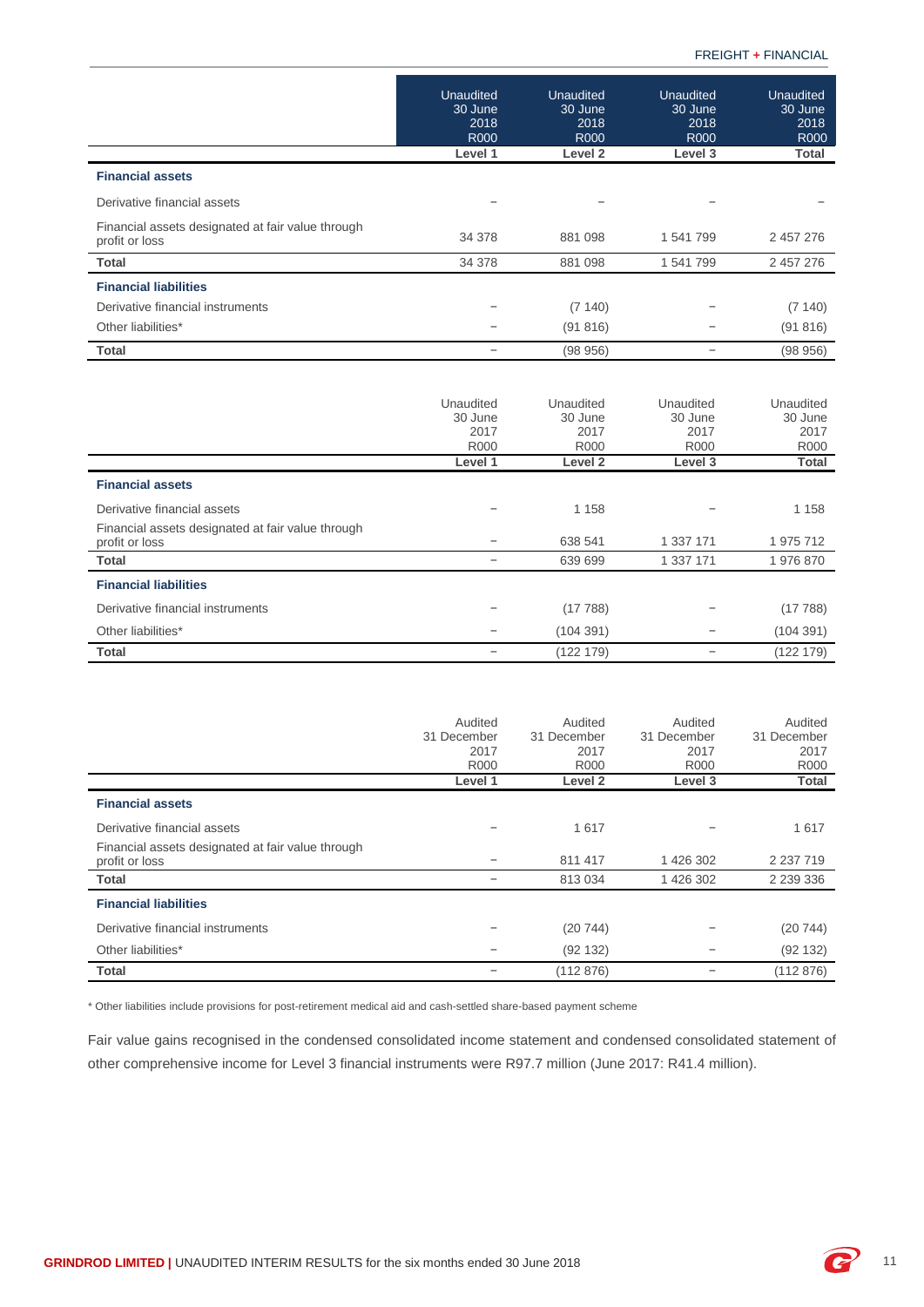#### **Reconciliation of Level 3 fair value measurements of financial assets**

|                                                                  | Unaudited<br>30 June<br>2018<br><b>R000</b> | Unaudited<br>30 June<br>2017<br><b>R000</b> | Audited<br>31 December<br>2017<br>R000 |
|------------------------------------------------------------------|---------------------------------------------|---------------------------------------------|----------------------------------------|
| Opening balance                                                  | 1 426 302                                   | 1 084 948                                   | 1 084 948                              |
| Additions                                                        | 19 909                                      | 227 007                                     | 236 750                                |
| <b>Disposals</b>                                                 | (2061)                                      | (16 200)                                    | (21018)                                |
| Total gains recognised in                                        |                                             |                                             |                                        |
| - Condensed consolidated statement of other comprehensive income | 45 587                                      | 674                                         | (1 221)                                |
| - Condensed consolidated income statement                        | 52 062                                      | 40 742                                      | 126 843                                |
| <b>Closing balance</b>                                           | 1 541 799                                   | 1 337 171                                   | 1 426 302                              |

#### <span id="page-13-0"></span>Contingent assets/liabilities

as at 30 June 2018

The company guaranteed loans and facilities of subsidiaries and joint ventures amounting to R4 285.6 million (December 2017: R4 739.8 million) of which R1 340.1 million (December 2017: R1 731.7 million) had been utilised at the end of the period.

Grindrod placed R190.6 million (December 2017: R190.6 million) on deposit as security with the funders of the BEE consortium and provided a guarantee of R130.0 million (December 2017: R130.0 million) to secure the structure. Grindrod continues to have the ability, but no obligation, to increase its funding within the structure should the current lenders wish to exit.

Within discontinued operations, in the prior year the company guaranteed loans and facilities of subsidiaries and joint ventures amounting to R404.7 million of which R404.4 million had been utilised at the end of the period. In the current year, no guarantees or facilities were made or utilised.

Included in the prior year discontinued operations, were charter-hire payments of subsidiaries guaranteed by the company amounting to R403.5 million. The charter-hire payments were due by the subsidiaries in varying amounts from 2018 to 2022. In the current year, there are no guarantees of charter-hire payments.

Due to the significant restructuring, sale and disposal processes over the last few years, there are potential legal and compliance risks, which may result in potential exposures.

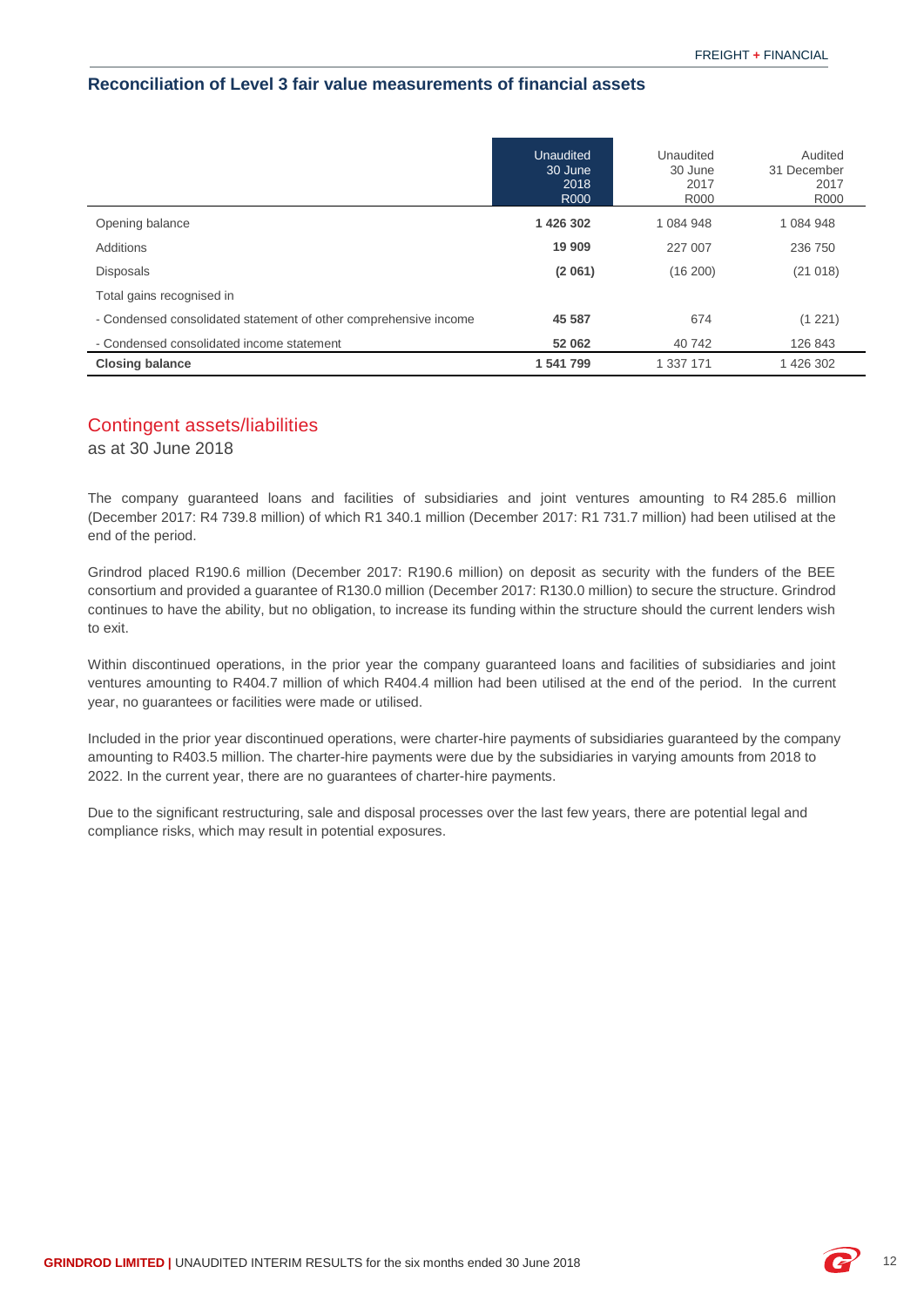#### <span id="page-14-0"></span>Business review

Grindrod successfully implemented its strategy to spin-off and separately list the Shipping business on the NASDAQ as primary listing and secondary listing on the JSE during the first half of 2018.

The conclusion of the spin-off of the Shipping division has cleared the path for a renewed strategic focus of the remaining businesses, namely Freight Services and Financial Services.

#### **Continuing operations**

Headline earnings from continuing businesses, comprising Port and Terminals, Logistics, Marine Fuel and Agricultural Logistics and Financial Services, improved in the first half of this year from R231.5 million in 2017 to R284.8 million, an increase of 23 percent.

#### **Maputo Port and Terminals**

Maputo Port continued to benefit from the 75-km access channel dredge successfully completed in 2017, and a continued buoyant chrome and ferrochrome market. Port volumes grew 15 percent on prior year to 9.7 million tonnes. This positive performance is expected to continue into the second half of the year. Current expansionary projects include the rehabilitation of berths, construction of additional chrome and ferrochrome slab, and procurement of additional equipment as approved by the board in the first half of the year. These projects are part of the approved Port Master Plan which will position the port to improve further its service levels with shipping lines and volume growth in the medium term.

At the Matola Terminal, a 36 percent improvement in coal volumes was reported in the first half which offset the reduced magnetite volumes caused by operational issues at a key customer site. Total utilisation across all drybulk terminals showed a decrease of 6 percent to 4.8 million tonnes (2017: 5.1 million tonnes) for the half year. The lower iron ore prices and stronger US Dollar against the Rand undermined earnings performance compared to 2017.

The Oiltanking Grindrod Calulo joint venture for the construction and development of the Ngqura Liquid Bulk Terminal in respect of a BOOT agreement with Transnet is progressing well, with interest from existing and potentially new customers being finalised and with the conclusion of the financial elements planned for quarter 3 of 2018.

#### **Logistics**

Logistics operations achieved earnings of R155.4 million, a decrease of 11 percent as growth continued to be constrained by challenging market conditions.

The road transportation, containerised cargo and warehousing businesses demonstrated a significant turnaround compared to the losses reported in the prior period. Various commercial initiatives are underway to increase the market share and improve asset utilisations. These initiatives are expected to limit the impact of challenging market conditions and improve the businesses to a preferred transporter status.

The construction and operation of the cross-docking facility in Nacala in conjunction with the long-term pit-to-port logistics contract for Syrah Resources commenced operations as planned and volume is ramping up. YTD volume of 6 922 tonnes has been handled with 121 000 tonnes expected during the second half. Thereafter volumes are expected to ramp up to a steady 360 000 tonnes. The contract runs for an initial period of five years ending on 31 May 2023 with an option for a further five-year period.

The Ships Agency and Clearing and Forwarding businesses generated positive earnings albeit lower than prior year due to the subdued trading environment in South Africa.

The OACL coastal shipping service showed a significant volume improvement as the business benefitted from the extension of its landside cargo storage and handling activities.

Continuing Rail operations, comprising management and operational services for customers on the North-South Corridor, showed a volume uplift of 14 percent on prior year due to increased domestic volumes in Zimbabwe, and transit cargo. Results include the income of US\$15.8 million which related to part settlement in respect of a past take-or-pay agreement.

#### **Marine Fuel and Agricultural Logistics**

The Agricultural Logistics businesses reported record carry-over grain stock levels which materialised after the largest national crop in the history of South Africa, followed on the back of the 2016/2017 drought and the lowest rainfall in the recorded history of over 111 years. These improvements resulted in increased profits. The Marine Fuel business benefitted from increased oil prices and higher tonnages.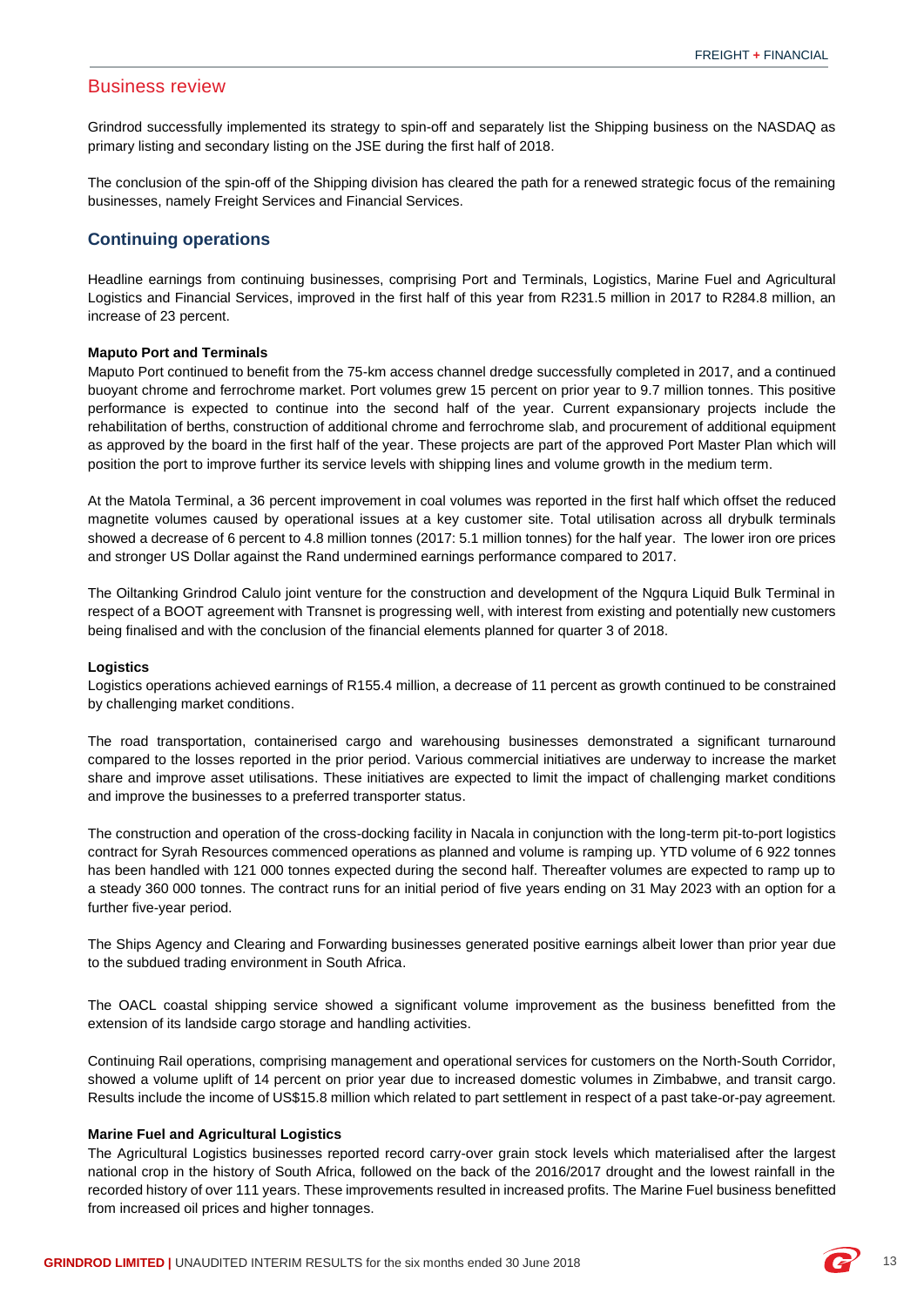#### **Financial Services**

Financial Services reported consistent results for the six months, and divisions mostly performed in line with expectations. The business continued to grow despite muted economic growth and the uncertainty created by the transition to a new social grant payment system.

The statement of financial position showed growth in both Advances (5.2 percent) and Core Deposits (5.9 percent), demonstrating stability in the traditional banking businesses.

The investment banking portfolio generally reflected the economic environment, the exception being a particularly strong performance in the UK property portfolio where earnings were positively impacted by value uplifts in the underlying properties and by a weaker Rand exchange rate compared to the prior period.

The Retail division within Grindrod Bank focused on ensuring continuity in the on-time distribution of social grant payments. The transition from the previous SASSA accounts to a new "open choice" dispensation commenced in earnest in April 2018 and is expected to be complete by September 2018. This process has not been without its challenges however, we are looking forward to a more secure business once the changeover is complete.

The Financial Services division remains focused on its existing core business units while at the same time positioning itself to expand its service offering and optimise value by targeting strategic growth initiatives. This includes investigating ways in which further value can be created by introducing an appropriate BEE shareholding in order to propel Financial Services to the next level of growth.

#### **Discontinued operations**

The discontinued businesses comprise the Shipping division and the Rail leasing businesses.

#### **Shipping**

Results include the release of a R2.8 billion foreign-currency translation gain following the spin-off of the Shipping business. The business benefitted from its exposure to the drybulk spot market which improved on the prior year comparative period, while tanker market rates were under pressure; reporting in the first half a headline loss of R115.8 million, 15 percent lower than the comparative period loss of R135.9 million, excluding listing transaction costs.

Capital expenditure during the period, included progress payments on the resale contracts for two new Supramax drybulk vessels under construction in Japan and the buy-up to outright ownership of two vessels on the mutual termination of a drybulk joint venture.

With its reputation and modern eco fleet the business is poised to grow.

#### **Rail leasing**

The held-for-sale Rail leasing business comprises of the locomotives and wagon leasing joint venture, Grindrod Pembani Remgro (GPR), held 55 percent by Grindrod and 45 percent by PRIF, and the wholly owned Locomotives Leasing business operating in Sierra Leone.

GPR achieved 80 percent redeployment rate on its leased 27 locomotives and 100 wagons compared to 76 percent in 2017. Deteriorating conditions at the Tonkolili mine in Sierra Leone with the mine being placed under care and maintenance pending a revised feasibility study, resulted in the board concluding that an impairment of R637.5 million be recorded with respect to the locomotive business providing services to the Tonkolili mine.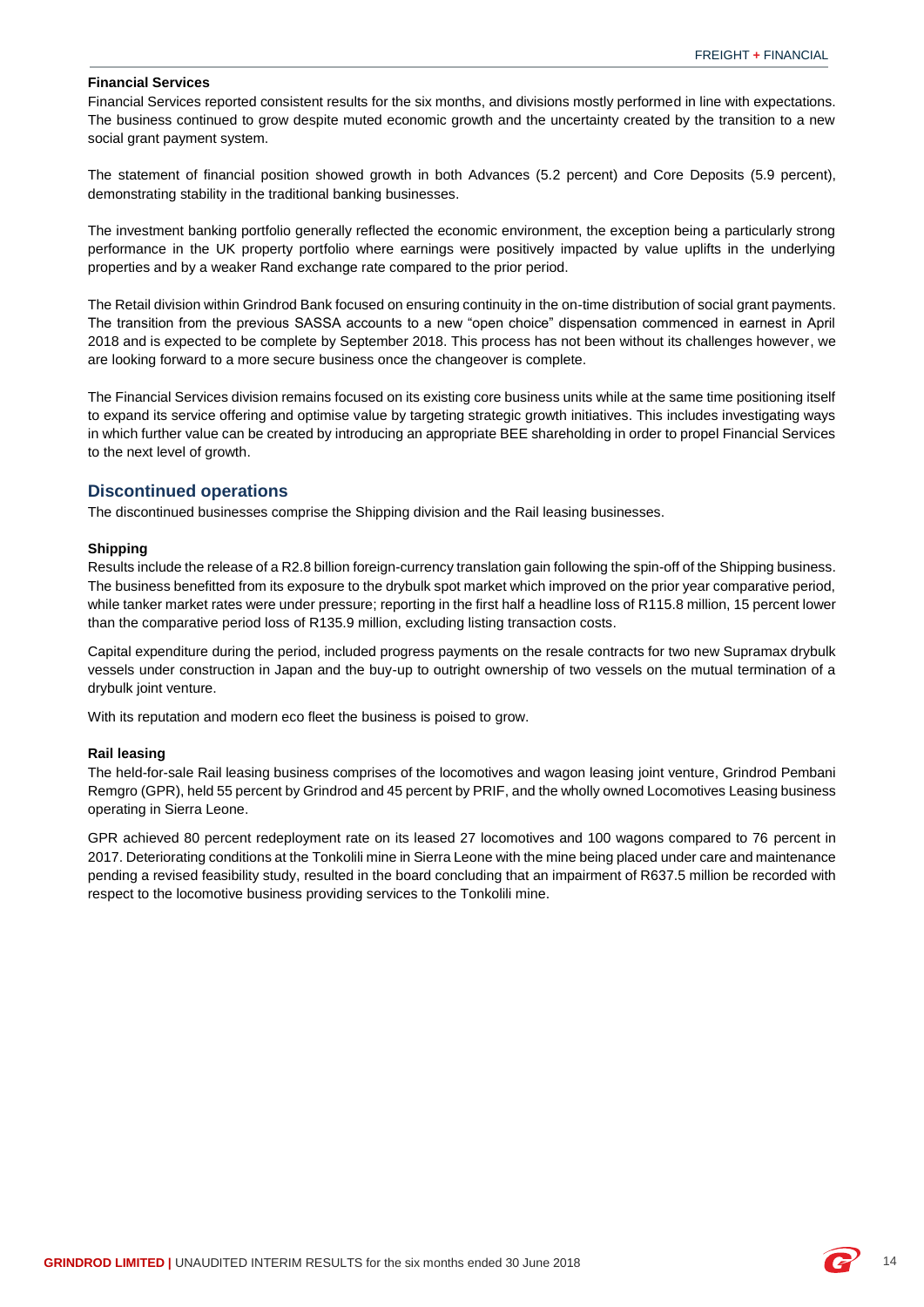### **Capital expenditure and commitments**

| Capital expenditure            |         | Capital commitments |      |      | Split as follows |                 |                 |
|--------------------------------|---------|---------------------|------|------|------------------|-----------------|-----------------|
|                                |         |                     |      |      |                  | Approved<br>not | Approved<br>and |
| R million                      | H1 2018 | H <sub>2</sub> 2018 | 2019 | 2020 | 2021             | contracted      | contracted      |
| <b>Continuing operations</b>   | 204     | 272                 | -    |      | -                | 230             | 42              |
| Port and Terminals             | 28      | 21                  |      |      | -                | 4               | 17              |
| Logistics                      | 173     | 248                 |      |      | -                | 226             | 22              |
| <b>Financial Services</b>      |         |                     |      |      | -                |                 |                 |
| Group                          | 2       | 3                   |      |      | -                |                 | 3               |
| <b>Discontinued operations</b> | 272     |                     |      |      | -                |                 |                 |
| Rail leasing                   | 6       |                     |      |      |                  |                 |                 |
| Dry-bulk                       | 242     |                     |      |      |                  |                 |                 |
| <b>Tankers</b>                 | 24      |                     |      |      | -                |                 |                 |
|                                |         |                     |      |      |                  |                 |                 |
|                                | 476     | 272                 |      |      | -                | 230             | 42              |
| Split as follows:              |         |                     |      |      |                  |                 |                 |
| <b>Subsidiaries</b>            | 434     | 256                 |      |      | -                | 225             | 31              |
| Joint ventures                 | 42      | 16                  |      |      |                  | 5               | 11              |

Total capital and investment expenditure was R476 million (H1 2017: R355 million), of which 71 percent was expansionary and the balance maintenance or replacement capital expenditure. The capital expenditure mainly comprised expenditure on the Nacala project and payments on two Supramax ships on order.

### **Cash flow and borrowings**

The financial position reflects net cash of R891.2 million (December 2017: R6.7 million). The group generated operating profit before working capital cash flows of R62.2 million (December 2017: R461.7 million) during the period. Working capital contributed to a net outflow of R166.7 million (December 2017: R97.6 million net inflow).

#### **Statement of financial position**

With total assets of R32 018.5 million (December 2017: R34 949.0 million) and no gearing, the group's financial position remains strong. Book net asset value per share is 1 257 cents (December 2017: 1 790 cents, inclusive of the Shipping business).

Shareholders' equity decreased to R10 207.7 million (December 2017: R14 197.5 million) mainly as a result of a R1 584.4 million return of share capital and an ordinary dividend of R2 657.1 million, all related to the spin-off of the Shipping division. The increase of R705.5 million to the foreign currency translation reserve was due to the weakening of the ZAR/US\$ exchange rate from R12.39/US\$ in December 2017 to R13.73/US\$ in June 2018.

Ordinary shares in issue remained unchanged at 762 553 314 shares.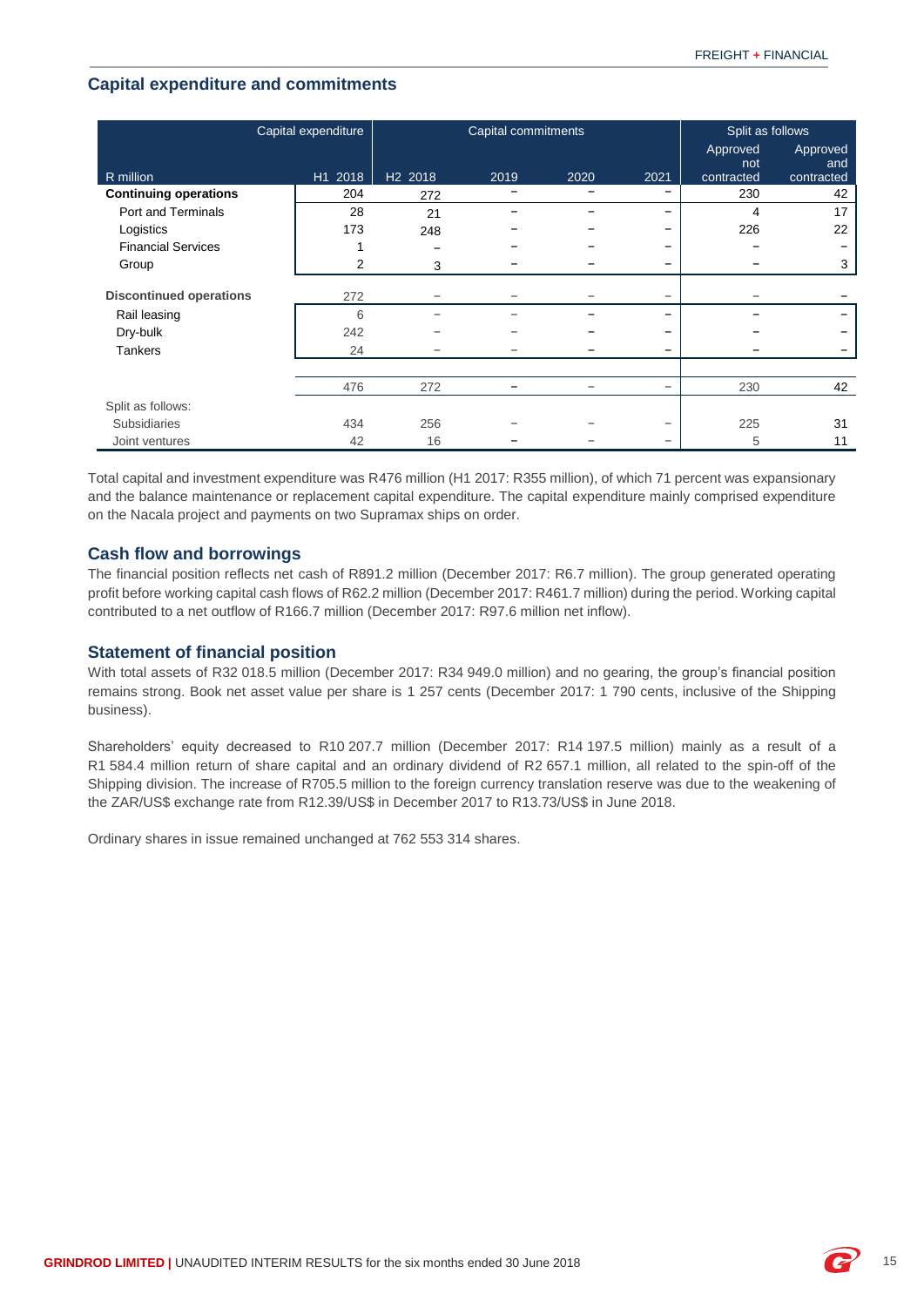#### **Basis of preparation**

The condensed consolidated financial statements have been prepared in accordance with the information required by IAS 34: Interim Financial Reporting, SAICA Financial Reporting Guides as issued by the Accounting Practices Committee and Financial Reporting Pronouncements as issued by the Financial Reporting Standards Council, and comply with the Listings Requirements of the JSE Limited and the Companies Act of South Africa, 2008. As a result of the spin-off and separate listing of the group's Shipping business, the group's prior year condensed consolidated income statement and condensed segmental analysis have been re-presented to take account of the effects of the application of the IFRS 5: Non-current Assets Held for Sale and Discontinued Operations. The group's condensed consolidated statement of other comprehensive income, condensed consolidated statement of financial position and condensed consolidated statement of changes in equity are not required to be re-presented.

The group adopted IFRS 15: Revenue from Contracts with Customers and IFRS 9: Financial Instruments with a date of initial application of 1 January 2018. As a result, the group has changed its accounting policy for revenue recognition and financial instruments.

The group has elected not to restate comparative information and has recorded the cumulative effect of initially applying the new standards as an adjustment to the opening balance of equity at the date of initial application. Therefore the comparative information has not been restated and is reported under the previous standards.

The unaudited condensed consolidated financial statements have been prepared under the supervision of AG Waller CA(SA) and were approved by the board of directors on 22 August 2018.

#### **Accounting policies**

The accounting policies applied in the preparation of the full consolidated financial statements from which the unaudited condensed consolidated financial statements were derived are in terms of IFRS and are consistent with those of the previous full consolidated financial statements except for the adoption of the new IFRS 15: Revenue from Contracts with Customers and IFRS 9: Financial Instruments.

#### **Post balance sheet events**

There are no material post balance sheet events to report.

#### **Directorate and vote of thanks**

Bongiwe Ntuli, the chief executive officer of Freight Services has decided to embark on a new opportunity effective from 31 December 2018. Grindrod thanks Bongiwe for her dedication, contribution and commitment to the company.

Gerhard Kotze, alternative to Mkhuseli Faku has resigned from the board on 31 August 2018 and Hassen Adams and Walter Geach retire with effect from 30 November 2018. The board expresses its appreciation for their contribution and wishes them well with their future endeavours.

Andrew Waller is appointed as chief executive officer and Xolani Mbambo as financial director of Grindrod Limited with effect from 1 September 2018. The board congratulates them on their new appointments and looks forward to their continued commitment.

#### **Prospects**

With the separate listing of the Shipping division complete, Grindrod is well positioned to drive the strategies of the Freight Services and Financial Services divisions. Significant initiatives to improve capacity and drive more efficient utilisation of resources will position the remaining businesses to increase market share and to capitalise on any global market improvements.

Lead independent non-executive director **Executive Chairman** 22 August 2018 22 August 2018

**NL Sowazi MJ Hankinson**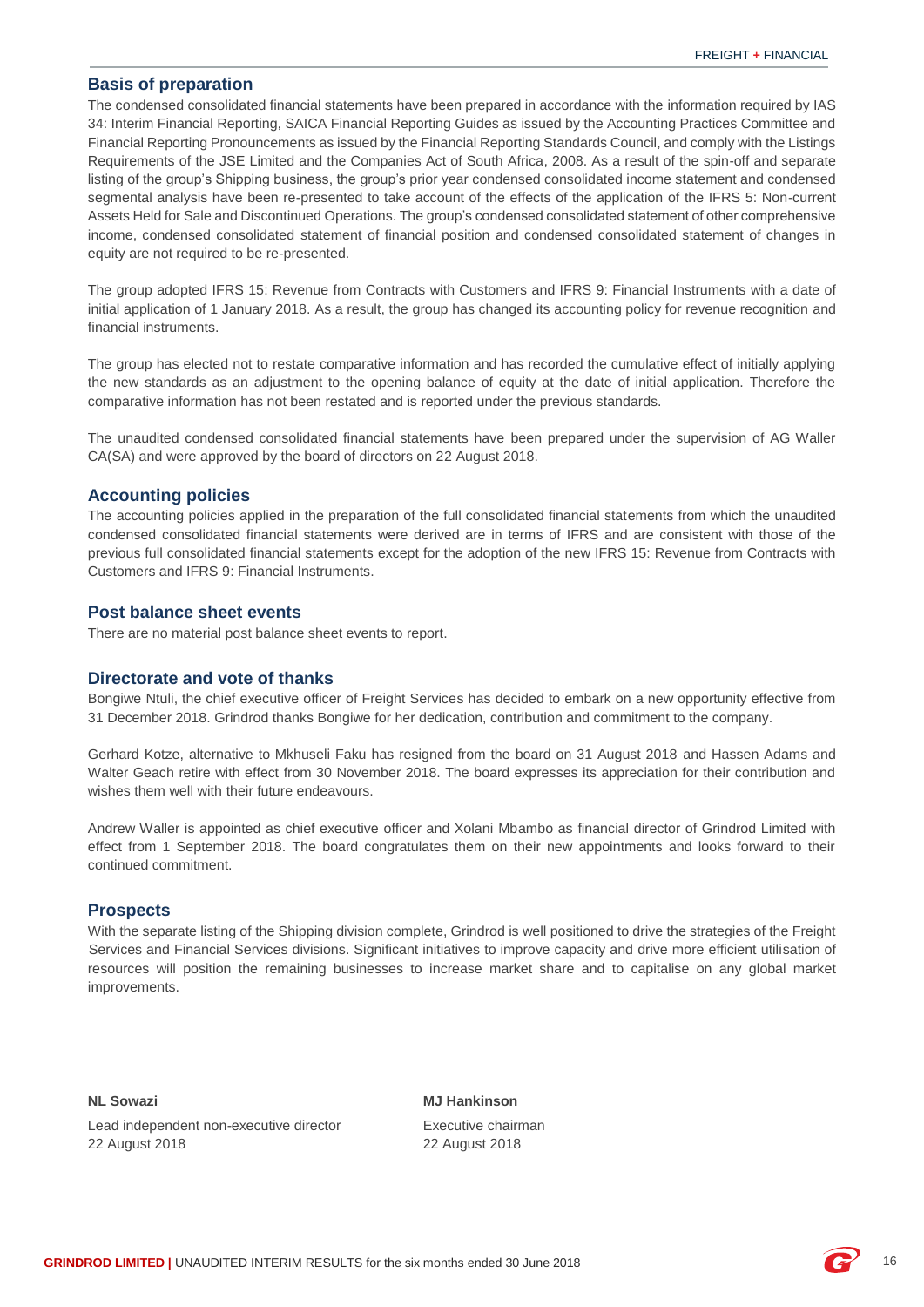### Declaration of interim dividend

#### **Ordinary dividend**

Notice is hereby given that no interim dividend has been declared out of income reserves for the six-month period ended 30 June 2018 (H1 2017: no interim dividend declared).

At the date of this announcement, there were 762 553 314 ordinary shares.

#### **Preference dividend**

Notice is hereby given that a gross interim dividend of 442.0 cents per cumulative, non-redeemable, non-participating and non-convertible preference share (H1 2017: 458.0 cents) has been declared out of income reserves for the six-month period ended 30 June 2018, payable to preference shareholders in accordance with the timetable below.

At the date of this announcement, there were 7 400 000 cumulative, non-redeemable, non-participating and nonconvertible preference shares in issue. The interim net preference dividend is 353.6 cents per share for preference shareholders who are not exempt from dividends tax.

With respect to the preference dividend, in terms of the dividends tax effective since 22 February 2017, the following additional information is disclosed:

- The local dividends tax rate is 20 percent; and
- Grindrod Limited's tax reference number is 9435/490/71/0.

#### <span id="page-18-0"></span>**Preference dividend timetable**

Declaration and finalisation date<br>
Last day to trade cum-dividend<br>
Friday, 31 August 2018<br>
Tuesday, 18 September Shares commence trading ex-dividend Record date **Friday, 21 September 2018**<br>Dividend payment **Friday, 21 September 2018** 

Tuesday, 18 September 2018<br>Wednesday, 19 September 2018 Tuesday, 25 September 2018

No dematerialisation or rematerialisation of shares will be allowed for the period Wednesday, 19 September 2018 to Friday, 21 September 2018, both days inclusive.

The dividend is declared in the currency of the Republic of South Africa.

By order of the board

**Mrs CI Lewis** Group company secretary 22 August 2018